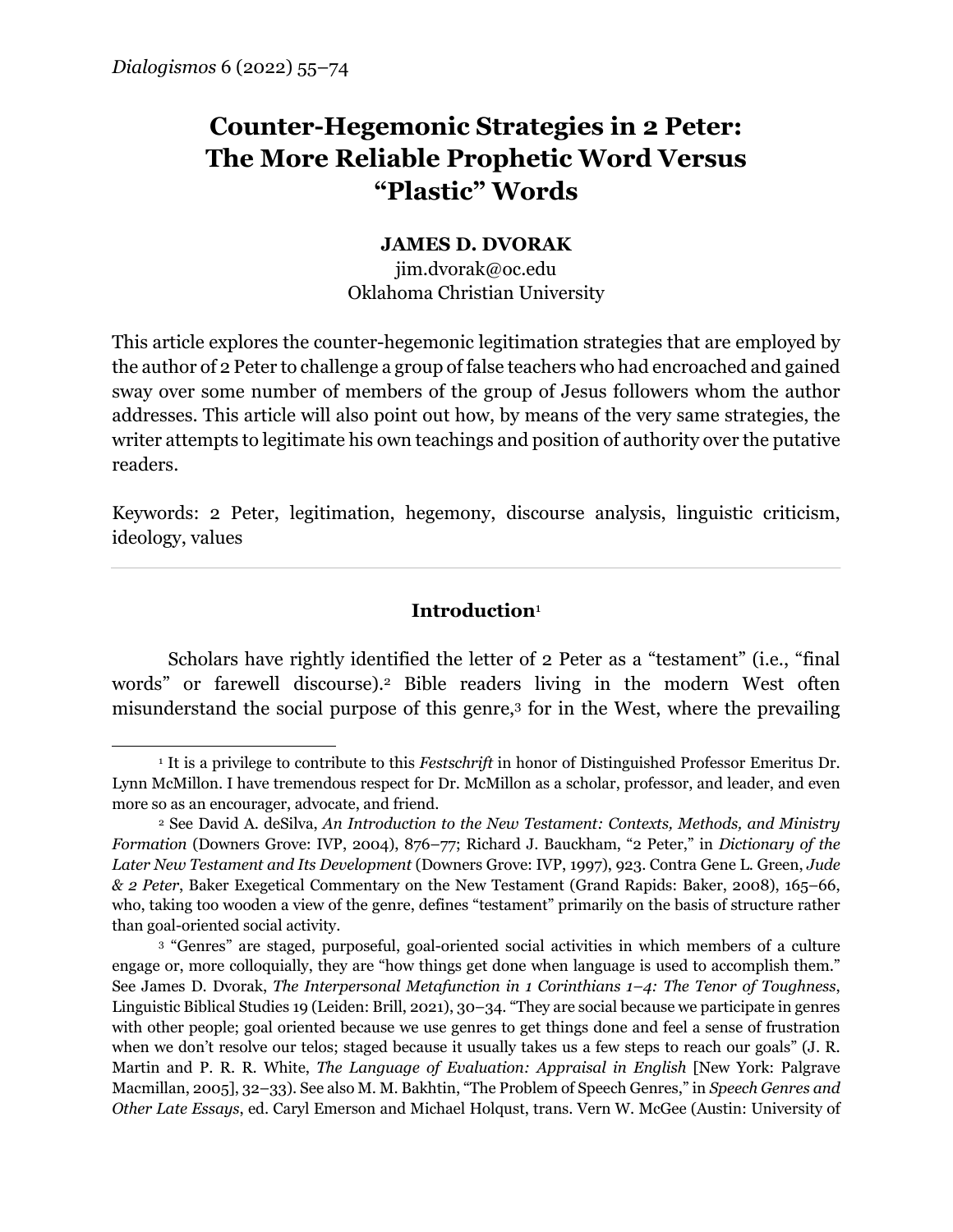social institution is *economics*, the main purpose of a testament is to, upon a person's death, bequeath their earthly possessions to others. However, in the sociocultural world reflected in the New Testament, where *kinship* was the prevailing social institution, testaments were concerned primarily with the perpetuation of the dying person's kin group and, to an extent, fictive kin groups through the restatement and promotion of the group's core values. As Malina and Pilch put it,

final words will deal with concern for the tear in the social fabric that results from the dying person's departure. Hence, the dying person will be deeply concerned about what will happen to his/her kin (or fictive kin) group. Before death, the dying person will impart significant information about what is soon to befall the group in general and individuals in the group. This includes identifying who will hold it together (successor) and giving advice to kin group members on how to keep it together.4

Keeping the (fictive) kin group together describes the purpose of 2 Peter.<sup>5</sup> Peter<sup>6</sup> presciently perceives that the end of his life is drawing near (1:13–14), and he is keenly aware that false teachers were encroaching the boundaries of the fictive family of believers—i.e., those who had accepted the same body of teachings as he  $(1:1)$ 7—and,

Texas Press, 1986), 60–102.

<sup>4</sup> Bruce J. Malina and John J. Pilch, *Social-Science Commentary on the Book of Acts* (Minneapolis: Fortress, 2008), 202. See also John J. Pilch, *A Cultural Handbook to the Bible* (Grand Rapids: Eerdmans, 2012), 141.

<sup>5</sup>Jerome H. Neyrey, *2 Peter, Jude*, The Anchor Bible Commentary 37C (New York: Doubleday, 1993), 112; Richard J. Bauckham, *2 Peter, Jude*, Word Biblical Commentary 50 (Waco: Word, 1983), 132.

<sup>6</sup> On the issues surrounding the authorship of 2 Peter, see Bauckham, "2 Peter," 924–25; deSilva, *Introduction*, 876–78; and critical commentaries. In this article, I shall refer to the writer as "Peter."

<sup>7</sup> J. N. D. Kelly (*Epistles of Peter and Jude*, Harper's New Testament Commentaries [New York: Harper and Row, 1969], 296) argues that *ισότιμος* should be interpreted as meaning "of equal privilege" so as to affirm that the readers are not "under-privileged" or "second-class Christians." This appears to be based on the idea that the etymology of the term connotes "value" (or honor [ἰσότιµος = same value/honor]). As is the tendency with etymological interpretations, this reading is a bit overbaked; however, Kelly does go on to say that the basic idea here is that the readers are being told that they have received the exact same doctrine or teaching as other believers elsewhere. This seems to be the right idea, and it resists overloading the Greek term. If value is to be understood, it appears that the value would apply more to "the faith"—that it is "equal in kind" (cf. J. P. Louw and E. A. Nida, eds., *Greek-English Lexicon of the New Testament Based on Semantic Domains* [New York: United Bible Societies, 1989], 1:589 [58.34])—than to the readers. In regards to "the faith," John H. Elliott says that the term "in v. 1b has the sense not of a response to Jesus as Christ and Lord or obedient trust in God . . . but faith is commitment to responsibility" (see John H. Elliott, "I–II Peter/Jude" in R. A. Martin and John H. Elliott, *James, I–II Peter/Jude*, Augsburg Commentary on the New Testament [Minneapolis: Augsburg, 1982], 134). Yet, as Kelly intimates, it seems that Peter uses the term πίστις ("faith") objectively to refer to the body of Christian beliefs or, better, the values promoted in the Jesus tradition, which he further describes as "knowledge from God and from our Lord Jesus" (v. 2) that is to be remembered and is to function as the standard of the believers' identity as well as the rule by which one is to live. "The faith" is something the writer will defend; he will also defend God by drawing upon "the faith."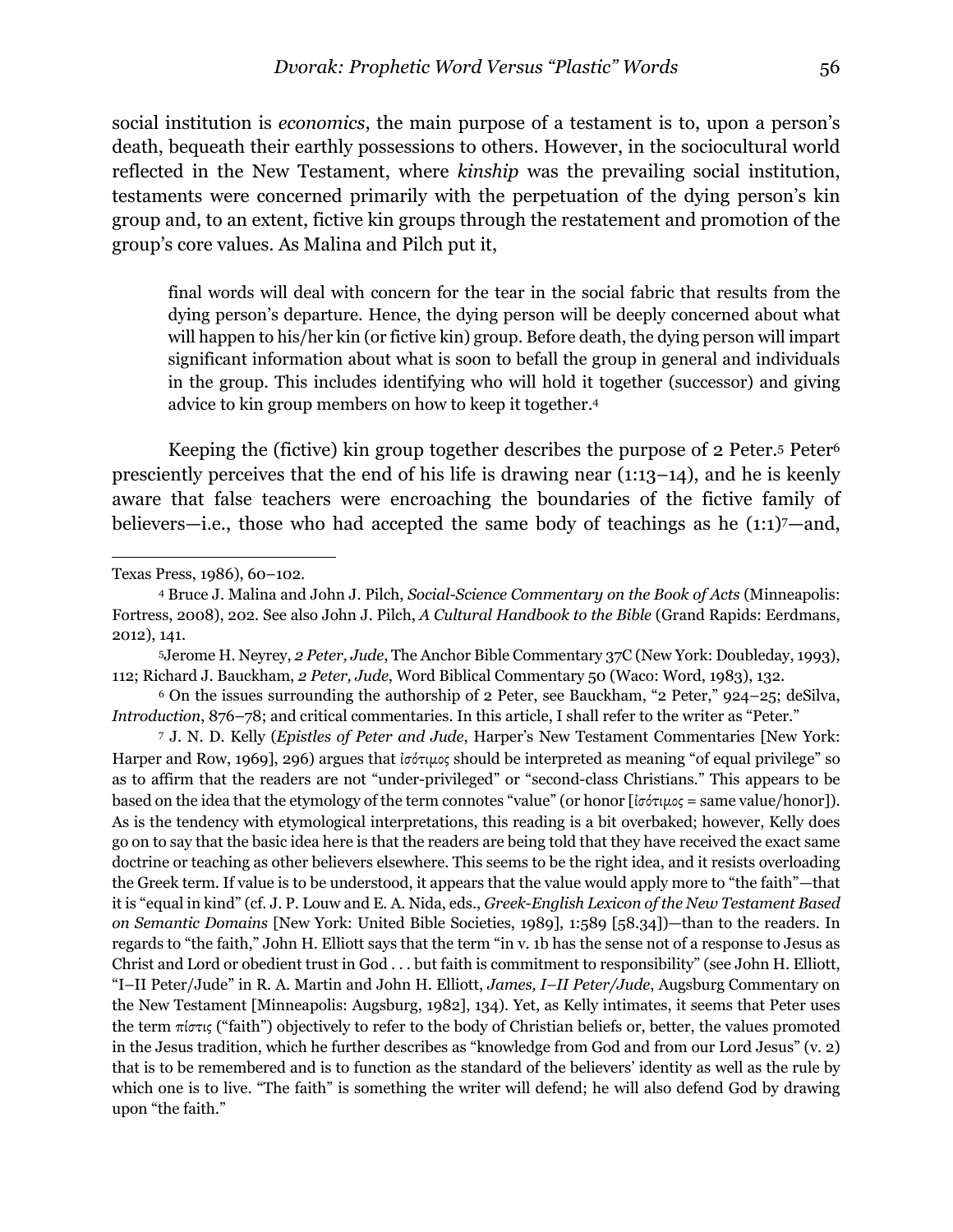worse, were introducing into the group values<sup>8</sup> that do not align with those of the Jesus tradition (2:1ff.). Thus, Peter addressed this testament to his fictive family in order to strengthen group solidarity by reminding them (1:12; 3:1) of the core values of the Jesus tradition from which the group gains its identity and by which it marks out its boundaries.9 At the very center of these values stands the gracious patronage of God, namely the "honorable and majestic promises" that he had granted to them and through which they, "having fled from the corruption that exists in secular society on account of evil desire," had become "sharers in the divine nature" (1:3–4).

That said, Peter is clearly disturbed by the fact that some converts<sup>10</sup> to the Jesus group, apparently neophytes (ψυχὰς ἀστηρίκτους, "unsettled people" [2:14]), had succumbed to the enticements of the false teachers (2:14, 18) and had "again become entangled in the defilements of secular society" (2:20).<sup>11</sup> As a result, in addition to restating positively the group's core values, Peter's testament also emphasizes rather forthrightly that those same values that ought to unite the addressees should also function to set them apart from other groups that operate by opposing values—groups such as those represented by the false teachers.12

It is typical of commentators to describe Peter's strategic response to the false teachers with such terms as rebuke, refutation, invective, or vituperation.13 These and

<sup>8</sup> Values are shared ideas or standards about what constitutes the worthwhile goals and directions in life for members of a group; they are, as Pilch and Malina put it, (1) general qualities and directions in life that human beings are expected to embody in their behavior; (2) general, normative orientations of action in a social system; and (3) emotionally anchored commitments to pursue and support certain directions or types of actions. See James Peoples and Garrick Bailey, *Humanity: An Introduction to Cultural Anthropology*, 10th ed. (Stamford, CT: Cengage Learning, 2015), 31; John J. Pilch and Bruce J. Malina, "Introduction," in *Handbook of Biblical Social Values*, 3rd ed., Matrix 10 (Eugene, OR: Cascade, 2016), xix; James D. Dvorak, "Ask and Ye Shall Shall Position the Readers: James's Use of Questions to (Re-)Align His Readers," in *The Epistle of James: Linguistic Exegesis of an Early Christian Letter*, ed. James D. Dvorak and Zachary K. Dawson, Linguistic Exegesis of the New Testament 1 (Hamilton, ON: McMaster Divinity College; Eugene, OR: Pickwick, 2019), 201–4.

<sup>9</sup> See James D. Dvorak, "The Linguistics of Social Identity Formation in the New Testament," *Filología Neotestamentaria* 33 (2020): 9–35.

<sup>10</sup> In his classic work on the subject (*Conversion: The Old and the New in Religion from Alexander the Great to Augustine of Hippo* [Baltimore: Johns Hopkins, 1998], 7), A. D. Nock described conversion as "the reorientation of the soul of an individual, his deliberate turning from indifference or from an earlier piety to another, a turning which implies a consciousness that a great change is involved, that the old was wrong and the new is right." On the challenges to abiding conversion/resocialization, see Dvorak, "Ask," 206–8.

<sup>&</sup>lt;sup>11</sup> On glossing κόσμος as "secular society," cf. Louw & Nida, 508–9 (41.38).

<sup>12</sup> Robert Hodge and Gunther Kress refer to such a social reality as a "double and contradictory necessity" (*Social Semiotics* [Ithaca, NY: Cornell, 1988], 3). See also James D. Dvorak, "To Incline Another's Heart: The Role of Attitude in Reader Positioning," in *The Language and Literature of the New Testament: Essays in Honor of Stanley E. Porter's 60th Birthday*, Biblical Interpretation Series 150, ed. Lois K. Fuller Dow, Craig A. Evans, and Andrew W. Pitts (Leiden: Brill, 2017), 605–6.

<sup>13</sup> Elliott, "I–II Peter/Jude," 128; Ruth Anne Reese, *2 Peter & Jude*, The Two Horizons New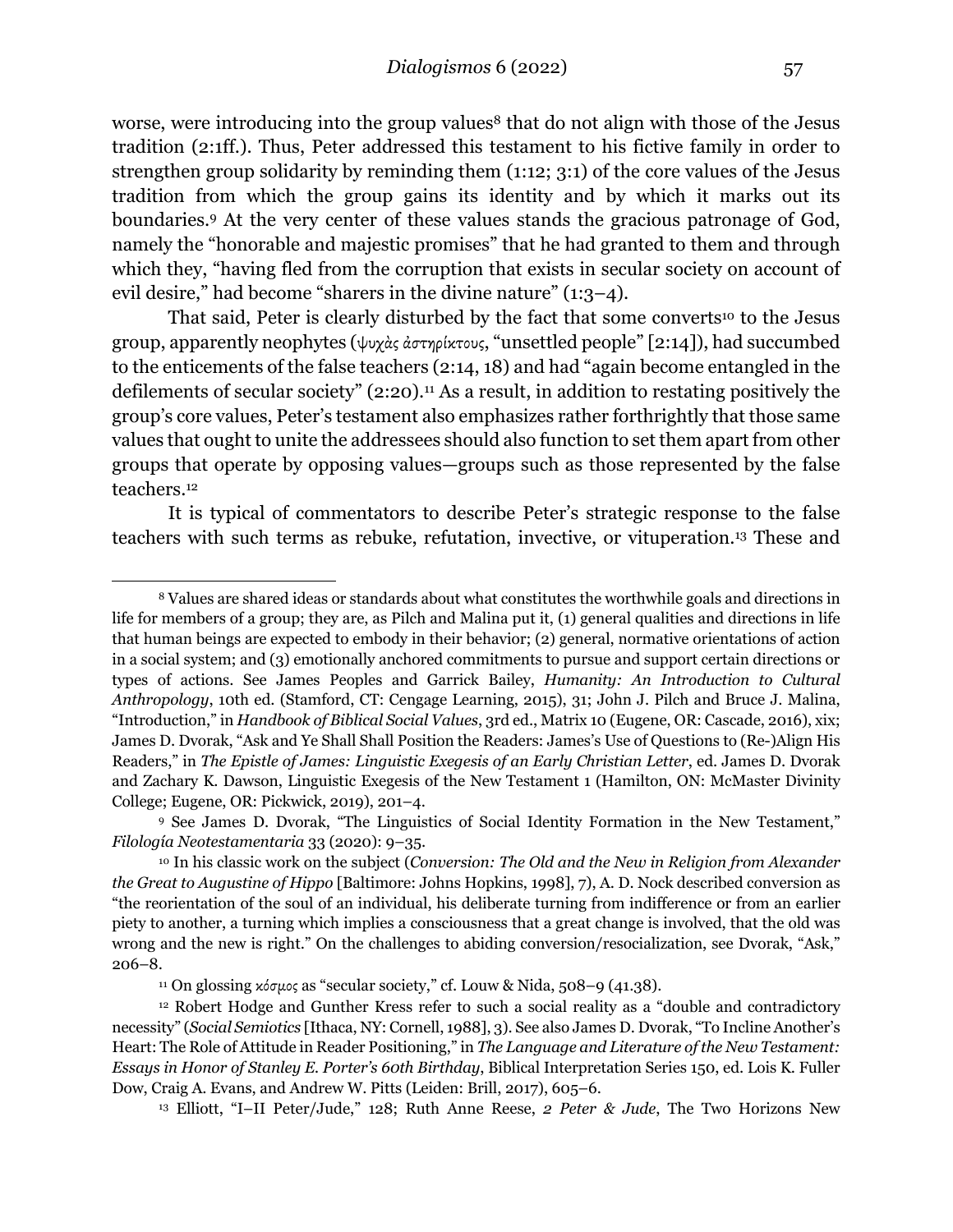other terms like them are certainly apropos, but they are rather blunt and, thus, fail to describe the finer contours of Peter's "struggle" to influence14 his readers away from the false teachers' "'plastic' words" (πλαστοῖς λόγοις [2:3]) and to recenter them upon the values promoted in the "more reliable prophetic word" (βεβαιότερον τὸν προφητικὸν λόγον [1:19]) that they had accepted upon their conversion. One way to gain a clearer picture of Peter's goal and strategy is to deploy van Leeuwen's model of legitimation in order to elucidate Peter's counter-hegemonic, reader positioning strategies.15 Doing so opens the possibility of recognizing what values of the Jesus tradition that Peter promotes, which, in turn, can provide a contextual bridge for those wanting to apply the message of 2 Peter to the life of the church in the modern world.

#### **A Model of Legitimation**

As a leaping-off point, two key terms must be defined. The first is *hegemony*. This is the process of advancement and promotion of a particular group's values, norms, ideologies (or worldviews)16 over or vis-à-vis those of other groups;17 it is the negotiation of values and ideologies in contexts where conflicts of interest exist.18 The second key

<sup>15</sup> Theo van Leeuwen, "Legitimation in Discourse and Communication," *Discourse & Communication* (1): 91–112. See also Norman Fairclough, *Analysing Discourse: Textual Analysis for Social Research* (London: Routledge, 2003), 98–100. On the use of models in biblical interpretation, see John H. Elliott, *What is Social-Scientific Criticism?*, Guides to Biblical Scholarship New Testament Series (Minneapolis: Fortress, 1993), 40–48; James D. Dvorak, "John H. Elliott's Social-Scientific Criticism," *Trinity Journal* 28 (2007): 260–62.

<sup>16</sup> "Ideology" refers to the conglomeration of a group's values preferences or orientations that give meaning to the group's activities and that distinguishes that group from other groups. Ideologies reflect the perceived needs and interests of a group at a particular time in history; contain the criteria for interpreting social reality; and serve to define, explain, and legitimate groups' values and norms (Elliott, *What is?,* 130). See also Dvorak, *Interpersonal Metafunction*, 35–40; Dvorak, "Ask," 200–1.

<sup>17</sup> Because the social world of the New Testament is characteristically strong group (collectivist) rather than weak group (individualist), interest here is focused primarily on *group* values and norms. See Bruce J. Malina, "Collectivism in Mediterranean Culture," in *Understanding the Social World of the New Testament*, ed. Dietmar Neufeld and Richard E. DeMaris (London: Routledge, 2010), 17–28.

<sup>18</sup> See Fairclough, *Analysing Discourse*, 218; Zachary K. Dawson, "The Rules of 'Engagement:' Assessing the Function of the Diatribe in James 2:14–26 Using Critical Discourse Analysis," in *The Epistle of James: Linguistic Exegesis of an Early Christian Letter*, ed. James D. Dvorak and Zachary K. Dawson, Linguistic Exegesis of the New Testament 1 (Hamilton, ON: McMaster Divinity College Press; Eugene, OR: Pickwick, 2019), 169.

Testament Commentary (Grand Rapids: Eerdmans, 2007), 126; Neyrey, *2 Peter, Jude*, 122; and Green, *Jude & 2 Peter*, 151.

<sup>14</sup> I use "influence" intentionally because in the strong group/low grid environment in which this testament was produced, and given that Peter's main focus is to generate obligation on the basis of commitment in the "belonging system"—specifically, the (fictive) kin group of believers—influence (the capacity to persuade) is the primary generalized symbolic medium for interaction. See Malina, *Christian Origins*, 80–82, 84–89. See also James D. Dvorak, "'Prodding with Prosody': Persuasion and Social Influence through the Lens of Appraisal Theory," *BAGL* 4 (2015): 85–120.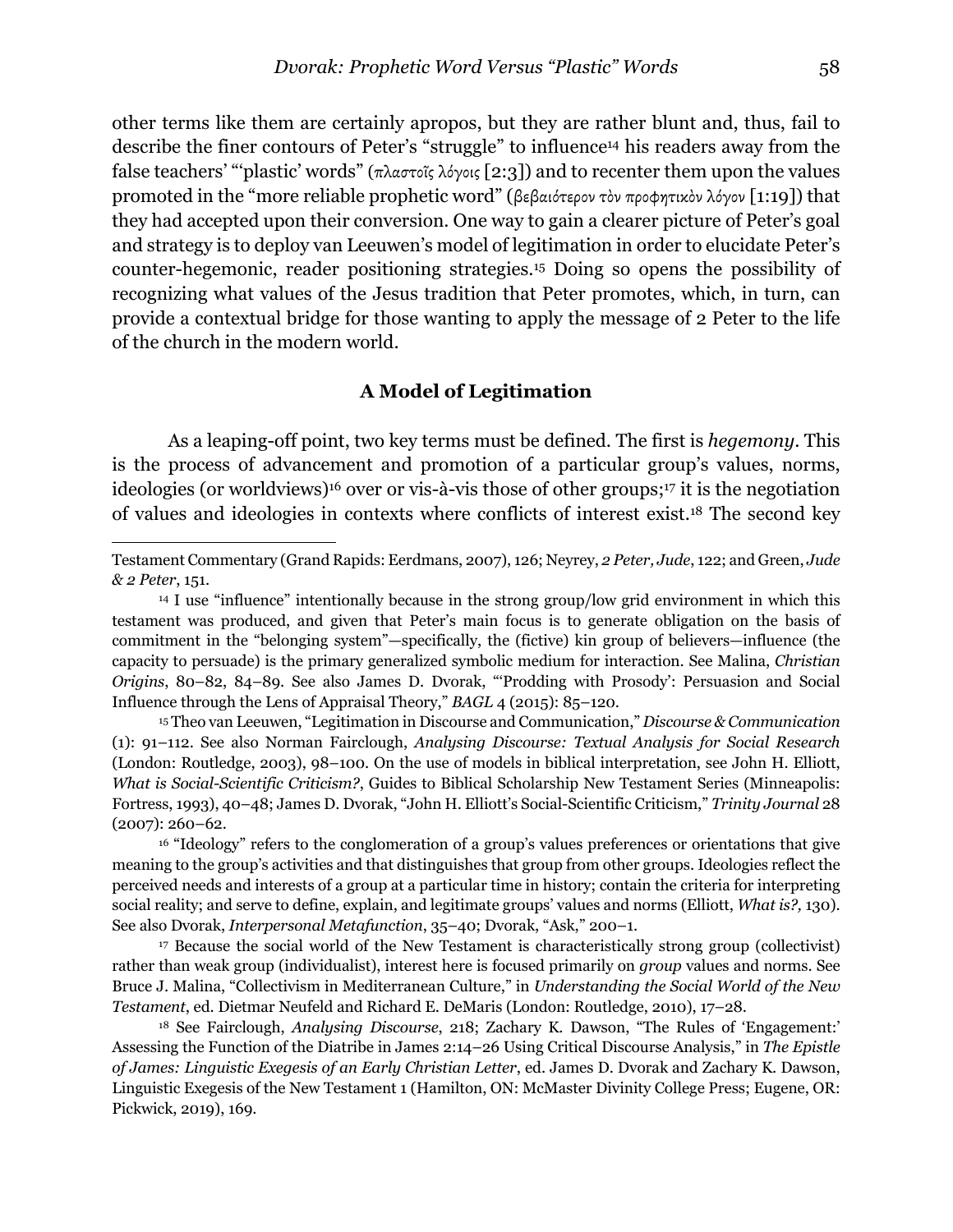term, *legitimation*, refers to the processes that serve hegemonic purposes, namely that of explaining and justifying group values and norms; it is the attempt to answer the often unspoken question, "'Why'—'Why should we do this?' and 'Why should we do this in this way?'"19 In van Leeuwen's scheme, there are four basic categories of legitimation:20

- AUTHORITY LEGITIMATION:<sup>21</sup> Authorization is legitimation by reference to the authority of tradition, custom, or law and of persons in whom institutional authority is vested.<sup>22</sup> Authorization answers the "why?" question with "because I/so-and-so said so," "because this is what we always do," or "because this is what everybody else does."23
- MORAL LEGITIMATION: Moral legitimation occurs through references to value systems. Moral evaluation answers the "why?" question with "because it is the right/appropriate thing to do."24
- RATIONAL LEGITIMATION: Rationalization is legitimation by reference to the goals and uses of institutionalized action and to the knowledge that groups (or society at large) have constructed and endowed with cognitive validity. Rationalization answers the "why?" question with "in order to do, be/come, promote, or effect what is good or appropriate" or "because that's the way it is" or "because it's necessary."25
- MYTHOPOETIC LEGITIMATION: Mythopoesis is legitimation through rehearsing the myths/narratives that embody a group's (or society's) deepest

<sup>19</sup> Van Leeuwen, "Legitimation," 92–93. See also Peter L. Berger and Thomas Luckmann, *The Social Construction of Reality: A Treatise in the Sociology of Knowledge* (New York: Anchor, 1967), 92–93; Fairclough, *Analysing Discourse*, 219. Note that every form of legitimation relies on the linguistic system of Appraisal, on which see Dvorak, *Interpersonal Metafunction*, 1–93.

<sup>20</sup> Adapted from van Leeuwen, "Legitimation," 92, but cf. Fairclough, *Analysing Discourse*, 98.

<sup>21</sup> In Systemic-Functional Linguistics (SFL), uppercase letters (or small caps) denote names of semantic systems (domains) and subsystems (subdomains). Lowercase letters denote the final selectable option(s) in a (sub)domain. AUTHORITY LEGITIMATION has three subdomain options from which the language user may make selections (under constraints of the context of situation), viz. CUSTOM, AUTHORITY, or COMMENDATION. If CUSTOM is selected, an additional choice resides between conformity and tradition. Supposing the language user opts for tradition, the selection chain is written up as [AUTHORITY LEGITIMATION: CUSTOM: tradition].

<sup>22</sup> "Authority" is "the socially acknowledged right to oblige another" (Bruce J. Malina, *Christian Origins and Cultural Anthropology: Practical Models for Biblical Interpretation* [1986; repr., Eugene, OR: Wipf and Stock, 2010], 116).

<sup>23</sup> Van Leeuwen, "Legitimation," 94, 96.

<sup>24</sup> Van Leeuwen, "Legitimation," 97–100.

<sup>25</sup> Van Leeuwen, "Legitimation," 100–5.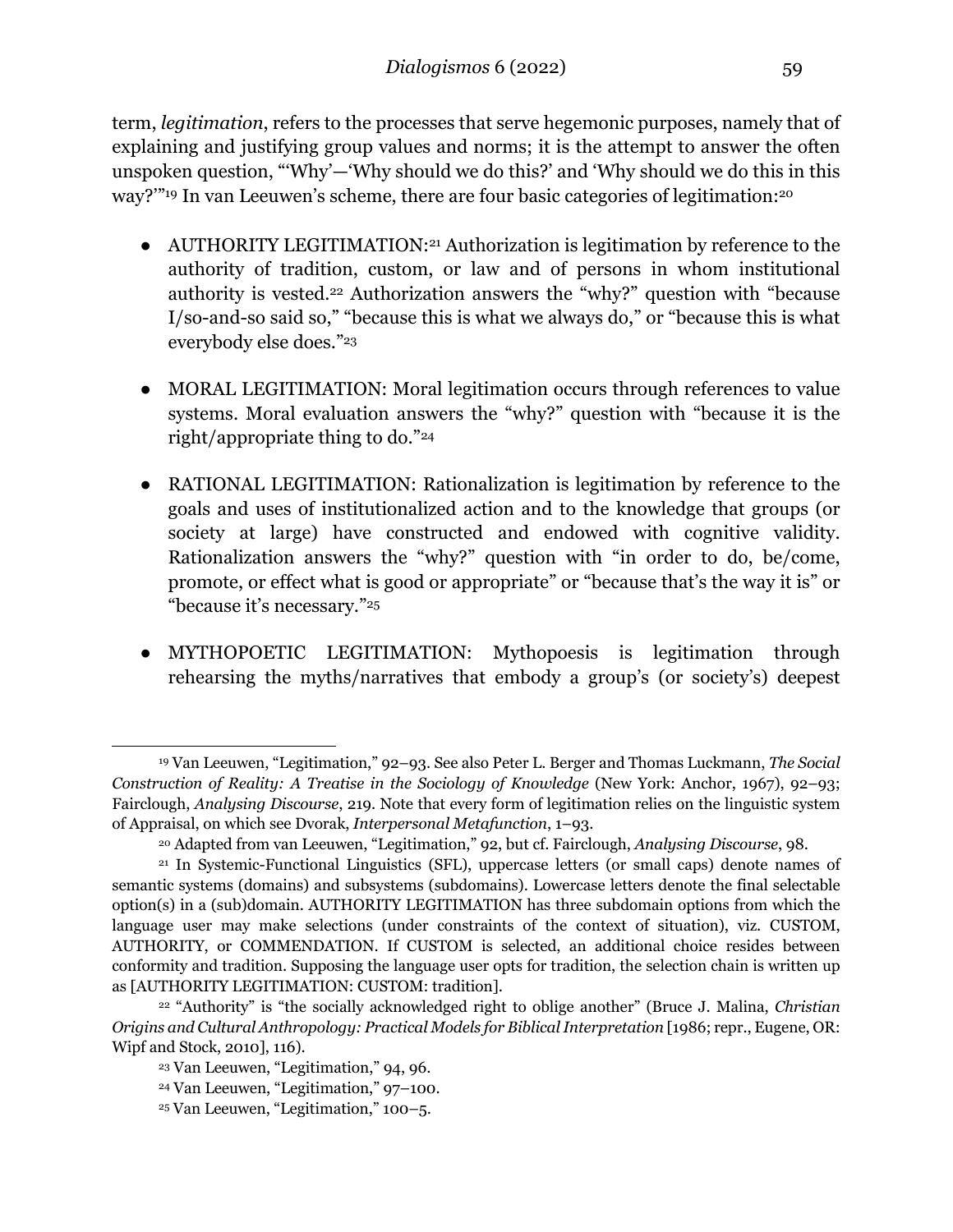truths and concerns.26 Mythopoesis answers the "why?" question symbolically via the outcomes of these narratives: legitimate actions are rewarded and nonlegitimate actions are punished.<sup>27</sup>

Each of these legitimation strategies has sub-strategies, and these will be detailed in the analysis below.28 Moreover, as Fairclough has intimated and as will become apparent, legitimation strategies may overlap with one another.29 Any one of these semantic domains may be called upon to justify why certain value positions ought to be adopted or eschewed. As with other linguistic analyses, such as attitude and engagement analysis,30 this sort of determination must be made on the basis of careful co-textual and contextual analysis. Through the deployment of this model, it is at least possible to caricature Peter's view of the false teachers' ideological perspective and hegemonic stance, as well as to describe his counter-hegemonic maneuvers, which, in essence, serve to reestablish the hegemony of the Jesus tradition. The linguistic elements of each will be highlighted along the way where appropriate.

### **Challenge and Riposte (2 Peter 1:16—2:3)**

There are a number of points where Peter more or less directly engages the hegemony of the ψευδοδιδάσκαλοι, perhaps even quoting at one point an expression of their main value position (i.e.,  $3:4$ ).<sup>31</sup> The first of these engagements appears in  $1:16-2:3$ , where Peter leads with a straightforward *denial* of what appears to have been a strike against him. He writes, "For we did not make known to you the power and presence of our Lord Jesus the Messiah by following cleverly contrived myths."32 Denials invoke

<sup>26</sup> W. Randolph Tate, *Interpreting the Bible: A Handbook of Terms and Methods* (Peabody, MA: Hendrickson, 2006), 229. The function of myths is to "stabilize the existing régime, to afford infallible precedents for practice and procedure, and to place on an unassailable foundation the general rules of conduct, traditional institutions, and the sentiments controlling social behavior and religious belief" (E. O. James, "The Nature and Function of Myth," *Folklore* 68 (1957): 477.

<sup>27</sup> Van Leeuwen, "Legitimation," 105–7.

<sup>28</sup> See van Leeuwen, "Legitimation," 94–107 for full treatment.

<sup>29</sup> Fairclough, *Analysing Discourse*, 99.

<sup>30</sup> See Dvorak, *Interpersonal Metafunction*, 45–93.

<sup>31</sup> See esp. Neyrey, *2 Peter, Jude*, 124–27; Bauckham, *Jude, 2 Peter*, 154–57. Of course, at one level the entire document is a response to the false teachers, but the goal here is not to write a full commentary. Thus, I will focus more narrowly on Peter's more direct engagements. On the linguistics of engagement, see Dvorak, *Interpersonal Metafunction*, 67–82; Dvorak, "Incline Another's Heart," 611–14; Dvorak, "Linguistics of Social Identity Formation," 22–27.

<sup>32</sup> Οὐ γὰρ σεσοφισµένοις µύθοις ἐξακολουθήσαντες ἐγνωρίσαµεν ὑµῖν τὴν τοῦ κυρίου ἡµῶν Ἰησοῦ Χριστοῦ δύναµιν (all translations are my own). Incidentally, the clause-fronted negative particle οὐ negates the main verb ἐγνωρίσαµεν ("we made known") and not the aorist active participle ἐξακολουθήσαντες ("following/imitating"), despite most English versions' incorrect rendering, "We did not follow. . ."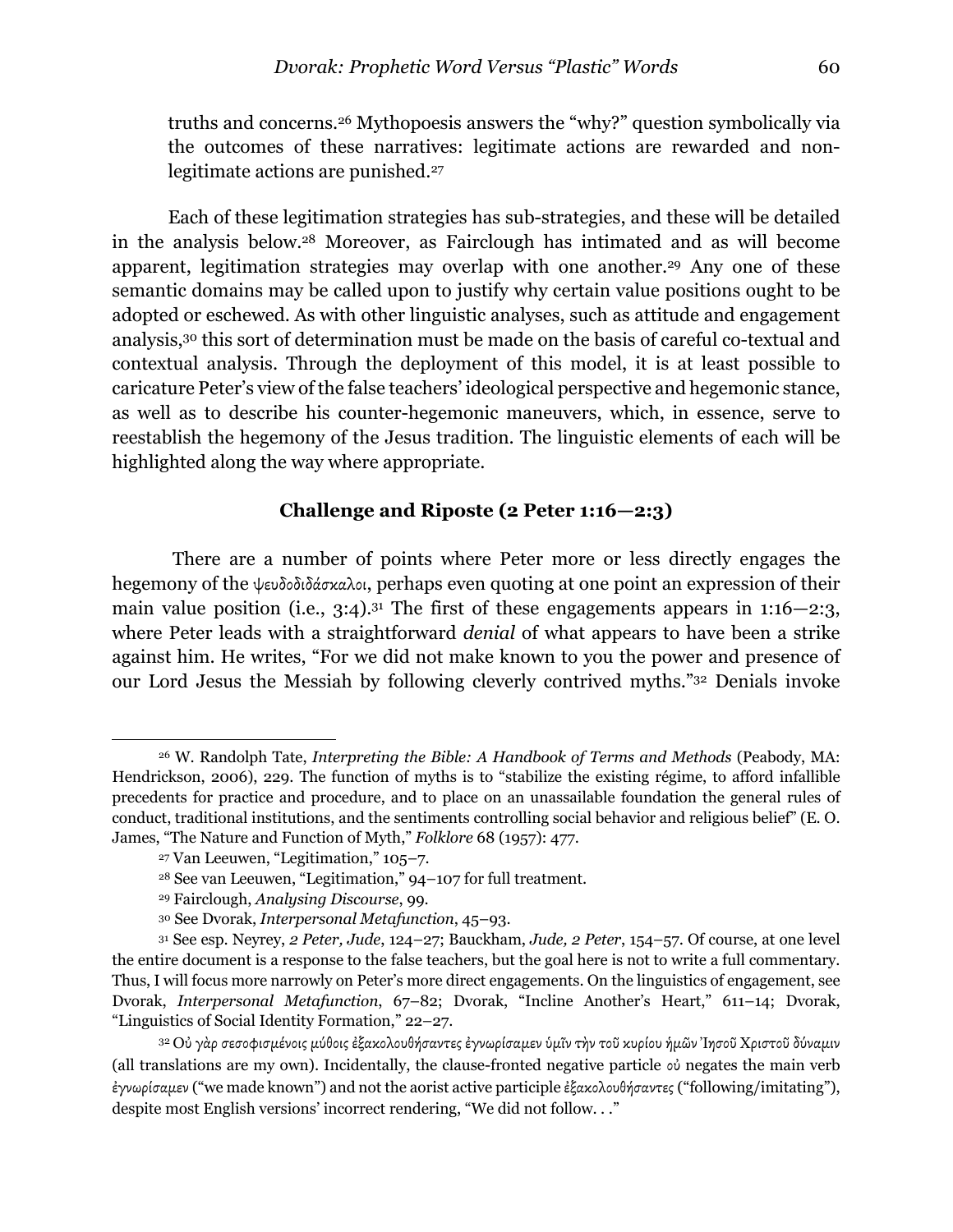(often, but not always, implicitly) alternative voices33 for the purpose of rejecting them.34 Here, Peter invokes and denies the ostensible claim made by his opponents that his teaching derives from "cleverly contrived myths" (σεσοφισµένοις µύθοις).35 In terms of the model, it would appear that the false teachers had attacked at least part of the *content* of the tradition that Peter promotes (–ve AUTHORITY LEGITIMATION: CUSTOM: tradition),36 but this is only part of the strike. As Neyrey points out, "In the cultural world of the New Testament [Peter's] claim to be Christ's spokesman is challenged and his honor is threatened as his role and status are called into question."37 Thus, the attack on the content of Peter's teaching was tantamount to an attack on his honor both as an expert (–ve AUTHORITY LEGITIMATION: COMMENDATION: expert) and as a leader in the Jesus tradition (–ve AUTHORITY LEGITIMATION: AUTHORITY: personal).38

In an agonistic, honor-shame culture these sorts of challenges expect a riposte,39 and Peter does not disappoint. His retort begins with the strong adversative conjunction ἀλλά ("but/rather") which signals a *counter*. Counters are explicit reader (re-)positioning maneuvers,40 in which a writer attempts to supersede one proposition with another.41 In fact, Peter's response is three-pronged, which increases its semiotic "punch":42 "rather, we were eyewitnesses . . . and we heard this voice being conveyed from heaven while we were with him on the holy mountain" (1:16, 18).<sup>43</sup> In short, Peter's triple-faceted retort is "we saw it, we heard it, and we were there."44

<sup>33</sup> "Voices" in the Bakhtinian sense, i.e., "points of view." See M. M. Bakhtin, "Discourse in the Novel," in *The Dialogic Imagination: Four Essays by M. M. Bakhtin*, ed. Michael Holquist, trans. Caryl Emerson and Michael Holquist, University of Texas Press Slavic Series 1 (Austin: University of Texas Press, 1981), 281. See also Dvorak, *Interpersonal Metafunction*, 67.

<sup>34</sup> See Dvorak, *Interpersonal Metafunction*, 73–75.

<sup>35</sup> Remember, contrary to the way the term is used in modern society, the term "myth" does not inherently imply "fake/false." This sort of negative perspective is supplied by context, and in this case by the perfect (stative aspect) passive adjectival participle σεσοφισµένοις ("having been cleverly contrived").

<sup>36</sup> In my notations, I indicate positive legitimations with a '+ve' and negative legitimations (delegitimations) with '–ve.'

<sup>37</sup> Neyrey, *2 Peter, Jude*, 171.

<sup>38</sup> Expert authority is based on one's knowledge/understanding of, in this case, the content of the tradition rather than status. Personal authority within a group is based on one's status or role in the group, in this case the Jesus group. See the discussion in Berger and Luckmann, *Social Construction*, 94–95.

<sup>39</sup> See Bruce J. Malina, *The New Testament World: Insights from Cultural Anthropology*, 3rd ed. (Louisville: Westminster John Knox, 2001), 33–36. See also the helpful model presented by Bruce J. Malina and Jerome H. Neyrey, "Conflict in Luke-Acts: Labelling and Deviance Theory," in *The Social World of Luke-Acts: Models for Interpretation*, ed. Jerome H. Neyrey (Peabody: Hendrickson, 1991), 97–122.

<sup>40</sup> See J. R. Martin, "Reading Positions/Positioning Readers: Judgment in English," *Prospect* 10 (1995): 27–37.

<sup>41</sup> Dvorak, *Interpersonal Metafunction*, 74–75. See Martin and White, *Language of Evaluation*, 121. <sup>42</sup> See Dvorak, *Interpersonal Metafunction*, 86–90 (esp. 89) on Graduation.

<sup>43</sup> Ἀλλ᾽ ἐπόπται γενηθέντες τῆς ἐκείνου µεγαλειότητος . . . καὶ ταύτην τὴν φωνὴν ἡµεῖς ἠκούσαµεν ἐξ οὐρανοῦ ἐνεχθεῖσαν σὺν αὐτῷ ὄντες ἐν τῷ ἁγίῳ ὄρει.

<sup>44</sup> Compare this to 1 John 1:1–4.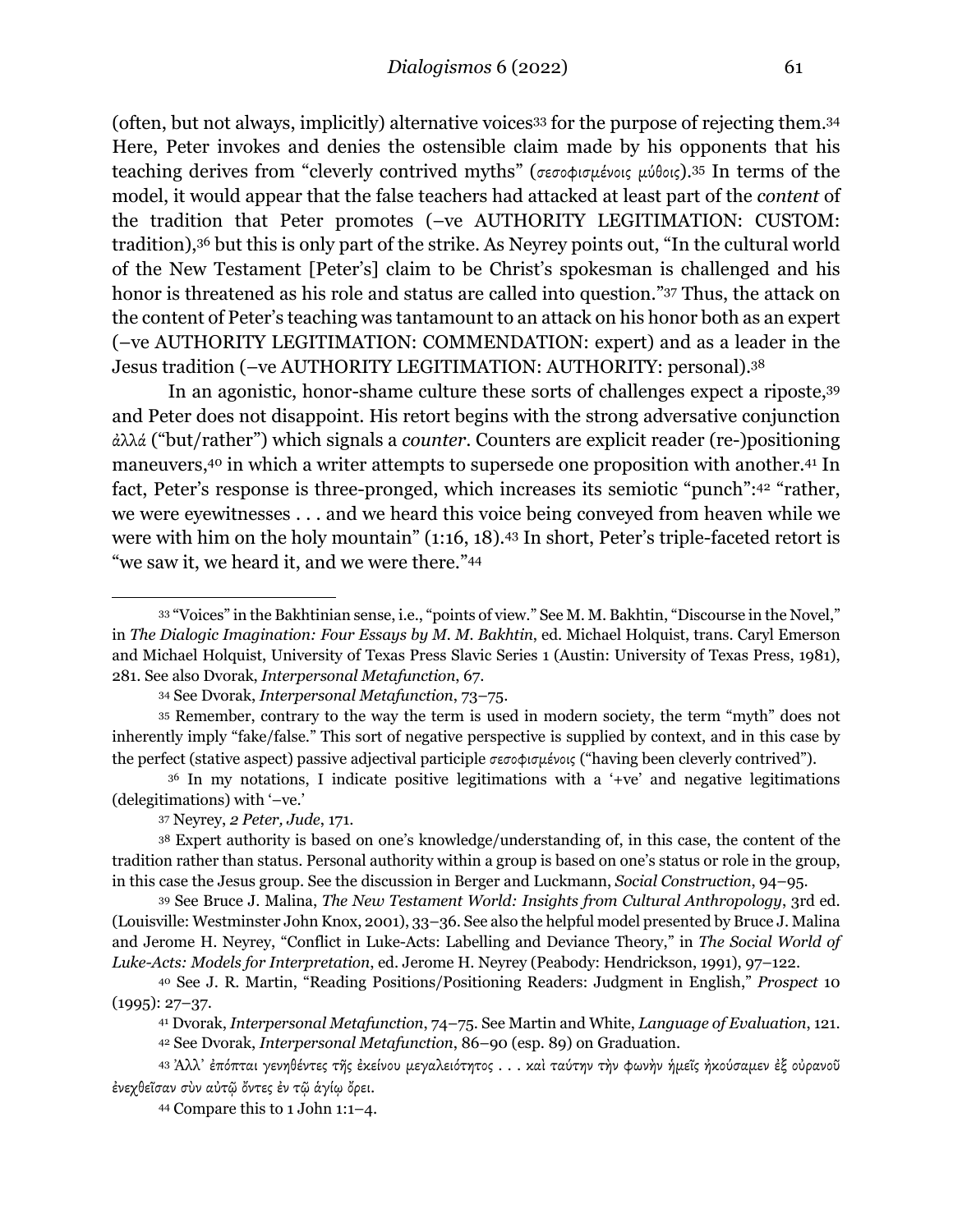Certainly this is a move to reclaim his legitimacy as an expert authority, but the actual legitimation strategy Peter puts to work appears to be a hybrid. On the one hand, "we saw, we heard, and we were there" amount to credentials and, thus, constitute claims to expert authority.45 However, the intertextual reference to the Transfiguration (cf. Matt. 17)46 adds an element of [+ve RATIONAL LEGITIMATION: THEORETICAL: explanation + scientific]. "Scientific rationalizations" are legitimations based on "differentiated bodies of knowledge" that form "comprehensive frames of reference" that, in turn, undergird institutional roles and practices.47 The reference to the Transfiguration operates as a kind of shorthand that functions to underscore the point that Peter's teaching stems from the "right" body of knowledge. This is confirmed by what he writes at 1:19, "We have the prophetic message, which is more reliable."48 Moreover, Peter goes on to assure the readers that this body of knowledge is not made up or the result of "one's own [creative] interpretation" (ἰδίας ἐπιλύσεως)49 or brought about by human will or intention (οὐ . . . θελήµατι ἀνθρώπου ἠνέχθη προφητεία) (1:20–21).50

Following his own counterattack on the behavior and character of the ψευδοδιδάσκαλοι, which is notably comprised of the three characteristic components of a deviance process (2:1–3),51 Peter specifically labels his opponents' teaching not as mere

<sup>49</sup> The term ἐπίλυσις is related to ἑρμηνεία in that both have to do with interpretation/explanation. However, the two terms differ in perspective in that *έρμενεία* (from which derives the term "hermeneutics," the general sphere of human understanding) and the verbal cognate έρμηνεύω tend to communicate the use of known principles to make sense of something complex, whereas ἐπίλυσις and cognate verb ἐπιλύω tend to communicate the idea of explaining/solving something complex more creatively or freely. It is important to remember that, in and of themselves, neither one of these words is inherently positive or negative in terms of evaluation. I.e., it could be acceptable to "creatively solve/explain" some problem or issue or difficulty. However, at 2 Peter 2:20, because of the co-text (note the bookend with v. 16), ἐπίλυσις is imbued with negativity or given a negative "spin." Peter was up against a value position/point of view that, to his way of thinking, allowed too much "creativity." He was in the midst of arguing that he (and others) were eyewitnesses to Jesus, so his value position/point of view is to be adopted rather than others' points of view. Note, too, that ἐπίλυσις is defined by the adjective ἰδίας ("one's own"), which implies the ignoring of tradition regarding the interpretation of the "prophecy of scripture."

<sup>50</sup> Note that vv. 20 and 21 each contain denials ("every prophecy of scripture did *not* [οὐ] come about by one's own interpretation" and "prophecy was *not* [οὐ] brought about by human will/intention"), and v. 21 contains a counter ("*but* [ἀλλ'] humans being led by the Holy Spirit spoke from God").

<sup>51</sup> (1) He interprets their behavior as deviant; (2) he explicitly defines the false teachers (and their followers) as deviants; (3) he describes the treatment he considers to be appropriate for such deviants. See Malina and Neyrey, "Conflict," 102, on the deviance process.

<sup>45</sup> Van Leeuwen, "Legitimation," 94–95.

<sup>46</sup> I.e., "This is my beloved son, in whom I am well pleased" (1:17) and "on the holy mountain" (1:18). See the discussion in Bauckham, *Jude, 2 Peter*, 205–12, 217–22.

<sup>47</sup> Van Leeuwen, "Legitimation," 104; Berger and Luckmann, *Social Construction*, 94–95.

<sup>48</sup> έχομεν βεβαιότερον τὸν προφητικὸν λόγον. I take the comparative adjective, βεβαιότερον, to be in a predicate relationship with the nominal group τὸν προφητικὸν λόγον, since the adjective precedes the nominal group and is not under the control of an article.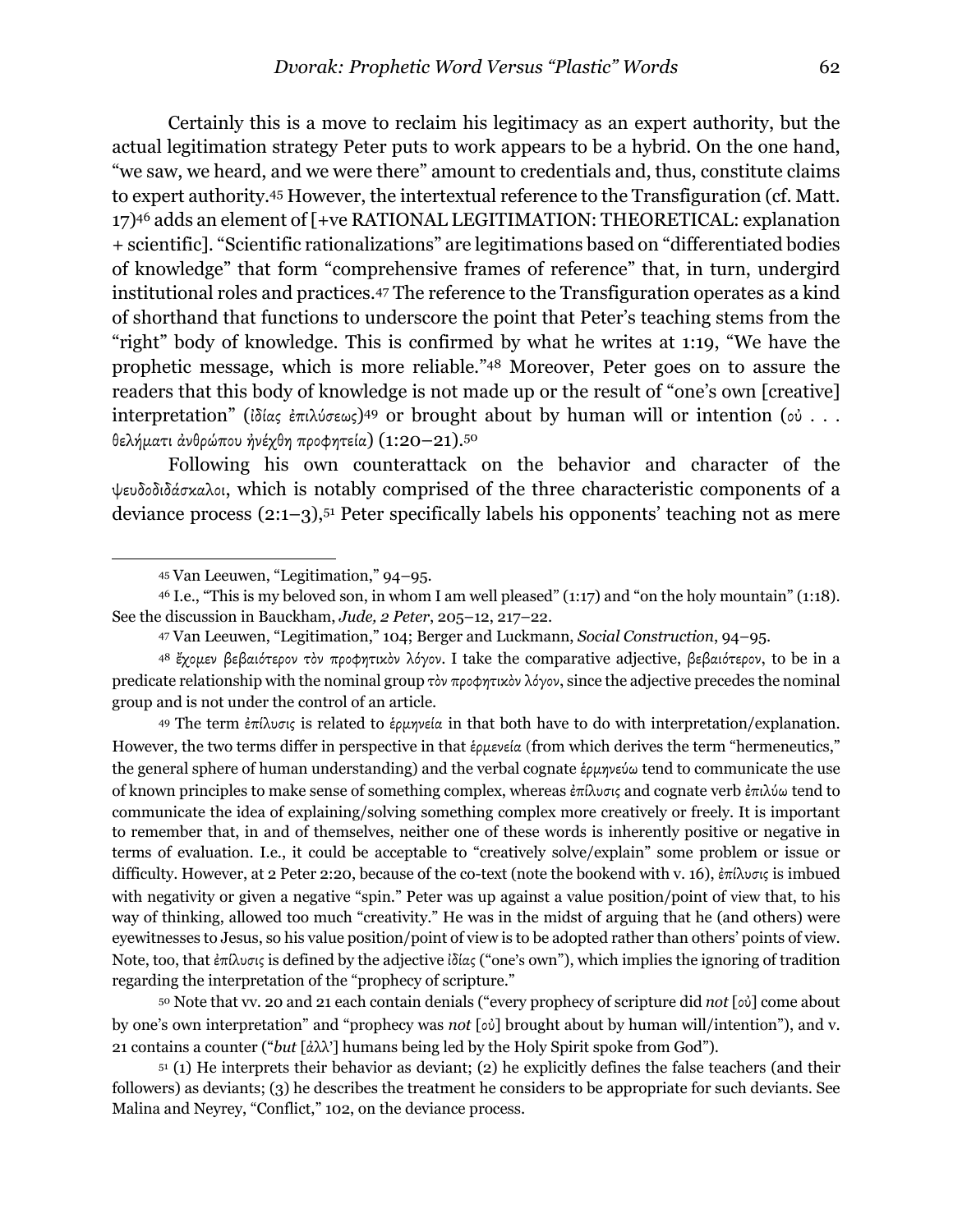σεσοφισµένοις µύθοις ("cleverly contrived myths") as his message had been labeled by them but as something even worse—as πλαστοῖς λόγοις ("fabricated messages"). It is they who have no legitimate authority, and this is borne out by the fact that they have no legitimate body of knowledge.52 According to Peter, they have only "plastic" words.

Thus, in this initial engagement with the false teachers, Peter argues in order to reclaim his status as a personal and expert authority ("we saw it, we heard it, we were there") and to reaffirm that the body of knowledge, the tradition that he received in a special manner and that he has passed on to his addressees is far more legitimate than the fabricated, exploitative, "plastic" words of the false teachers.

#### **In Defense of God's Honor (2 Peter 2:4–10a)**

At 2 Pet. 2:1, Peter accuses the false teachers of "denying the master who bought them" (τὸν ἀγοράσαντα αὐτοὺς δεσπότην ἀρνούµενοι). Both Neyrey and Bauckham see mirrored in both of the denials in v. 353 a snapshot of the false teachers' perspective that divine judgment is "idle" and "inactive."54 This is supported by Peter's response in 2:1–10a, as well as the apparent quotation of the false teachers found at 3:4.55 Peter takes their denials to be "a challenge to God's honor, which he in turn is honor bound to defend as God's agent."56 Thus, 2:4–10a qualifies as a theodicy.

Grammatically, 2:4–10a comprises a rather robust first class conditional structure (see Fig. 1). From an ideational perspective,57 first class conditional constructions make assertions about (social) reality for the sake of argument, assuming that the asserted condition(s) is valid.58 More important for the purpose of this article is the interpersonal

<sup>56</sup> Neyrey, *2 Peter, Jude*, 199–200.

<sup>52</sup> Witness the emphasis in 2 Peter on "knowledge" (lexemes built on the γνο root appear 14x in the letter).

<sup>53</sup> "For whom the long-ago judgment is *not* idle and their destruction is *not* inactive" (οἷς τὸ κρίµα ἔκπαλαι οὐκ ἀργεῖ καὶ ἡ ἀπώλεια αὐτῶν οὐ νυστάζει).

<sup>54</sup> Neyrey, *2 Peter, Jude*, 126, 199; Bauckham, *Jude, 2 Peter*, 247. Both Elliott and especially Neyrey point out that this perspective aligns quite well with popular Epicurean thought in the first century. See Neyrey, *2 Peter, Jude*, 122–28; Elliott, "I–II Peter/Jude," 127–28. See also deSilva, *Introduction*, 876.

<sup>55</sup> Ποῦ ἐστιν ἡ ἐπαγγελία τῆς παρουσίας αὐτοῦ; ἀφ᾽ ἧς γὰρ οἱ πατέρες ἐκοιµήθησαν, πάντα οὕτως διαµένει ἀπ᾽ ἀρχῆς κτίσεως ("Where is the promise of his appearance? For since the ancestors died, everything continues in the same manner as from the beginning of creation").

<sup>57</sup> In SFL, the ideational metafunction (a.k.a., [re]presentational metafunction) refers to the linguistic resources that language users put to use to portray reality in terms of unfolding processes, including the participants involved and any circumstances attendant to those processes (Dvorak, *Interpersonal Metafunction*, 15). In short, ideational meaning describes "who's doing what to whom, where, when, why and how and the logical relation of one going-on to another" (Martin and White, *Language of Evaluation*, 7).

<sup>58</sup> See Stanley E. Porter, *Idioms of the Greek New Testament*, 2nd ed., Biblical Languages: Greek 2 (London: Continuum, 1994), 254–67 on conditional structures.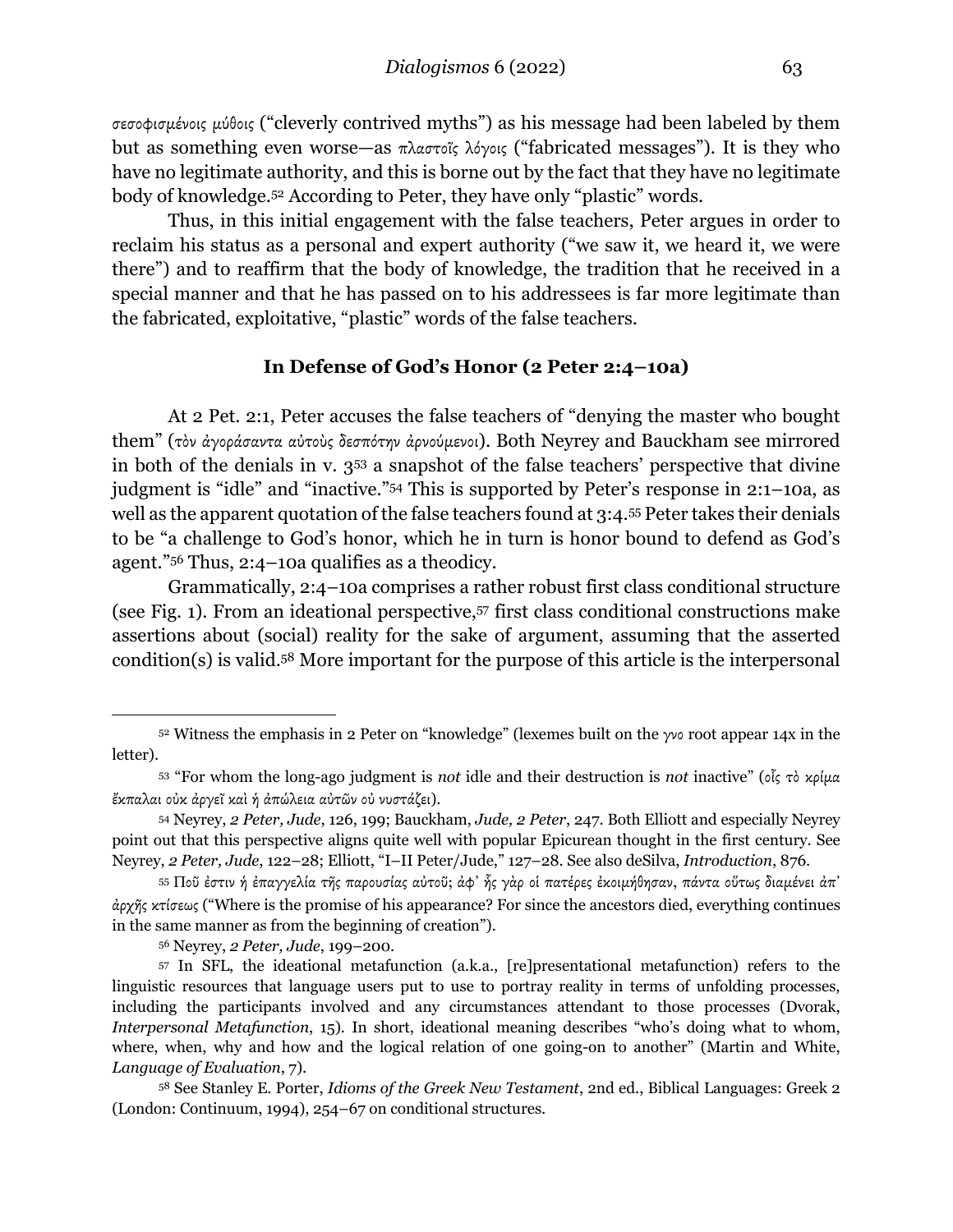perspective,59 which explains how conditionals are used for the purpose of intersubjectively positioning the readers.60 Notably, the first pair of protases are comprised of denial–counter dyads (οὐκ . . . ἀλλά ["not . . . but"]). As noted previously, denials allow alternative points of view into the dialogue to set them up for rejection. The subsequent counters replace the rejected propositions with the writer's points of view; he is portrayed as a "corrector" who points out erroneous value positions

| <b>Hypotheses / Conditions (Protases)</b>                                                        |                                                                                                                                         |  |  |  |
|--------------------------------------------------------------------------------------------------|-----------------------------------------------------------------------------------------------------------------------------------------|--|--|--|
| Εί γάρ ό θεός                                                                                    | For <b>if</b> God                                                                                                                       |  |  |  |
| άγγέλων ἁμαρτησάντων <u>οὐκ</u> ἐφείσατο                                                         | did not spare the angels who sinned                                                                                                     |  |  |  |
| <u>άλλά</u> παρέδωκεν είς κρίσιν                                                                 | but  handed them over for                                                                                                               |  |  |  |
|                                                                                                  | judgment                                                                                                                                |  |  |  |
| xal                                                                                              | and [if]                                                                                                                                |  |  |  |
| άρχαίου κόσμου <u>οὐκ</u> ἐφείσατο <u>ἀλλ'</u>                                                   | he did not spare the ancient world                                                                                                      |  |  |  |
| Νῶε  έφύλαξεν                                                                                    | but protected Noah                                                                                                                      |  |  |  |
| xal                                                                                              | and [if]                                                                                                                                |  |  |  |
| πόλεις Σοδόμων καὶ Γομόρρας                                                                      | he condemned to destruction the                                                                                                         |  |  |  |
| καταστροφῆ κατέκρινεν                                                                            | towns of Sodom and Gomorrah                                                                                                             |  |  |  |
| xαì                                                                                              | and [if]                                                                                                                                |  |  |  |
| $\ldots$ Λώτ $\ldots$ έρρύσατο $\ldots$                                                          | he rescued Lot                                                                                                                          |  |  |  |
| <b>Consequent (Apodosis)</b>                                                                     |                                                                                                                                         |  |  |  |
| οἶδεν κύριος εὐσεβεῖς ἐκ πειρασμοῦ ῥύεσθαι, ἀδίκους<br>δὲ εἰς ἡμέραν κρίσεως κολαζομένους τηρεῖν | <b>[then]</b> the Lord knows to rescue the godly<br>from trial and to keep the unrighteous for<br>being punished on the day of judgment |  |  |  |

|  | Figure 1. The Conditional Structure of 2 Peter 2:4-10a |  |  |
|--|--------------------------------------------------------|--|--|
|  |                                                        |  |  |

and subverts them with more appropriate "correct" ones. This has the instrumental effect of imbuing the counterpoint with a sense of "truth." The second pair of conditions are endorsements, which are "formulations by which an author construes some externally sourced proposition as 'correct, valid, undeniable, or otherwise maximally warrantable,' as well as authoritative and relevant to the context of situation."61 Both denial-counter

<sup>59</sup> The interpersonal metafunction (a.k.a., [re]orientational metafunction) describes the linguistic resources that are utilized for "organizing and enacting social relationships and interactions among the participants in a given communicative context" (Dvorak, *Interpersonal Metafunction*, 15).

<sup>60</sup> See Dvorak, *Interpersonal Metafunction*, 80–82 (including n. 141).

<sup>61</sup> Dvorak, *Interpersonal Metafunction*, 70–71 quoting Martin and White, *Evaluation in English*, 126.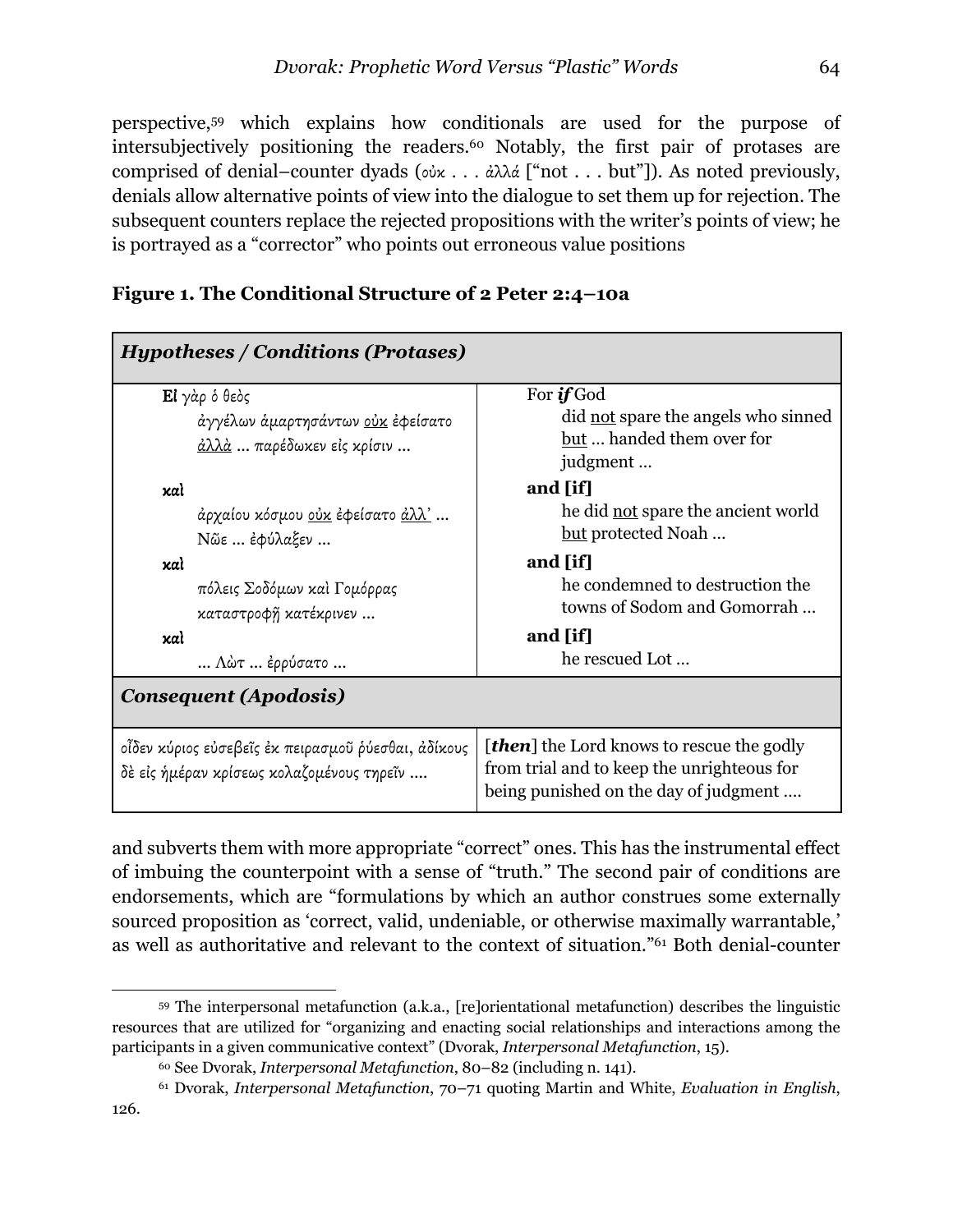pairs and endorsements are dialogically contractive,62 which signals that each of the conditions in this structure act to silence any voice that does not align with Peter's—and that there are four such colloquy-curtailing conditions intensifies the silencing effect.63 Finally, the apodosis itself is a proclamation that endorses—again dialogically contractive—the traditional apocalyptic view that God does and has intervened in history not only to rescue the godly but also to condemn the wicked. Linguistically, it is quite obvious that with this conditional construction Peter is attempting to realign his readers to his point of view.

In terms of the legitimation model, two main observations are in order. First, note that each of the conditions are anchored intertextually to known tradition in contemporary Palestinian and Hellenistic Judaism.64 As such, they are instances of mythopoesis. At a more delicate level, the first and third references (i.e., "sinning angels" and Sodom and Gomorrah) realize *cautionary tales* that, despite such brief references, convey what happens to those who "deny the master who bought them": they are not spared but are committed to judgment. The second and fourth references realize *moral tales* in which the protagonists (Noah and Lot), because of their faithful piety, are "protected" or "rescued" from the destruction and/or debauchery around them. Thus the conditional elements in the structure alternate between invocations of [+ve MYTHOPOETIC LEGITIMATION: cautionary tale] and [+ve MYTHOPOETIC LEGITIMATION: moral tale].

However, there is again a bit more to the story. Finally, as noted earlier, 2:4–10a is a defense of God's honor, and Peter's apologetic strategy is to draw on several key narratives in the tradition in support of his defense. This at the very least betokens if it does not outright inscribe [+ve AUTHORITY LEGITIMATION: CUSTOM: tradition]. Furthermore, when this stretch of text is considered in light of surrounding co-text, especially 2:1–3 and 2:10b–22, it becomes clear that the theodicy is also intended to serve the larger purpose of (negative) moral evaluation of the false teachers (–ve MORAL LEGITIMATION: evaluation). Such negative evaluation paints them as people not to be trusted.

# **The Promise Still Stands and Will Be Fulfilled (2 Peter 3:1–18)**

In the final stretch of text to be covered here, Peter more pointedly addresses a specific value position maintained by the ψευδοδιδάσκαλοι. It reflects the "Epicurean" denial of a provident deity<sup>65</sup> that was popular in the first century CE and, consequently, any sort

<sup>62</sup> Dvorak, *Interpersonal Metafunction*, 69.

<sup>63</sup> Dvorak, *Interpersonal Metafunction*, 86–87.

<sup>64</sup> See the discussion in Bauckham, *Jude, 2 Peter*, 248–49 and Neyrey, *2 Peter, Jude*, 202.

<sup>65</sup> A transcendent deity, yes; a provident deity, no. The first of Epicurus's Sovran Maxims reflects this (Diog. Laert., *Lives* 10:139): Τὸ µακάριον καὶ ὄφθαρτον οὔτε αὐτὸ πράγµατα ἔχει ἄλλῳ παρέχει, ὥστε ὄυτε ὀργαῖς οὔτε χάρισι συνέχεται· ἐν ἀσθενεῖ γὰρ πᾶν τὸ τοιοῦτον ("The blessed and immortal [being] neither has troubles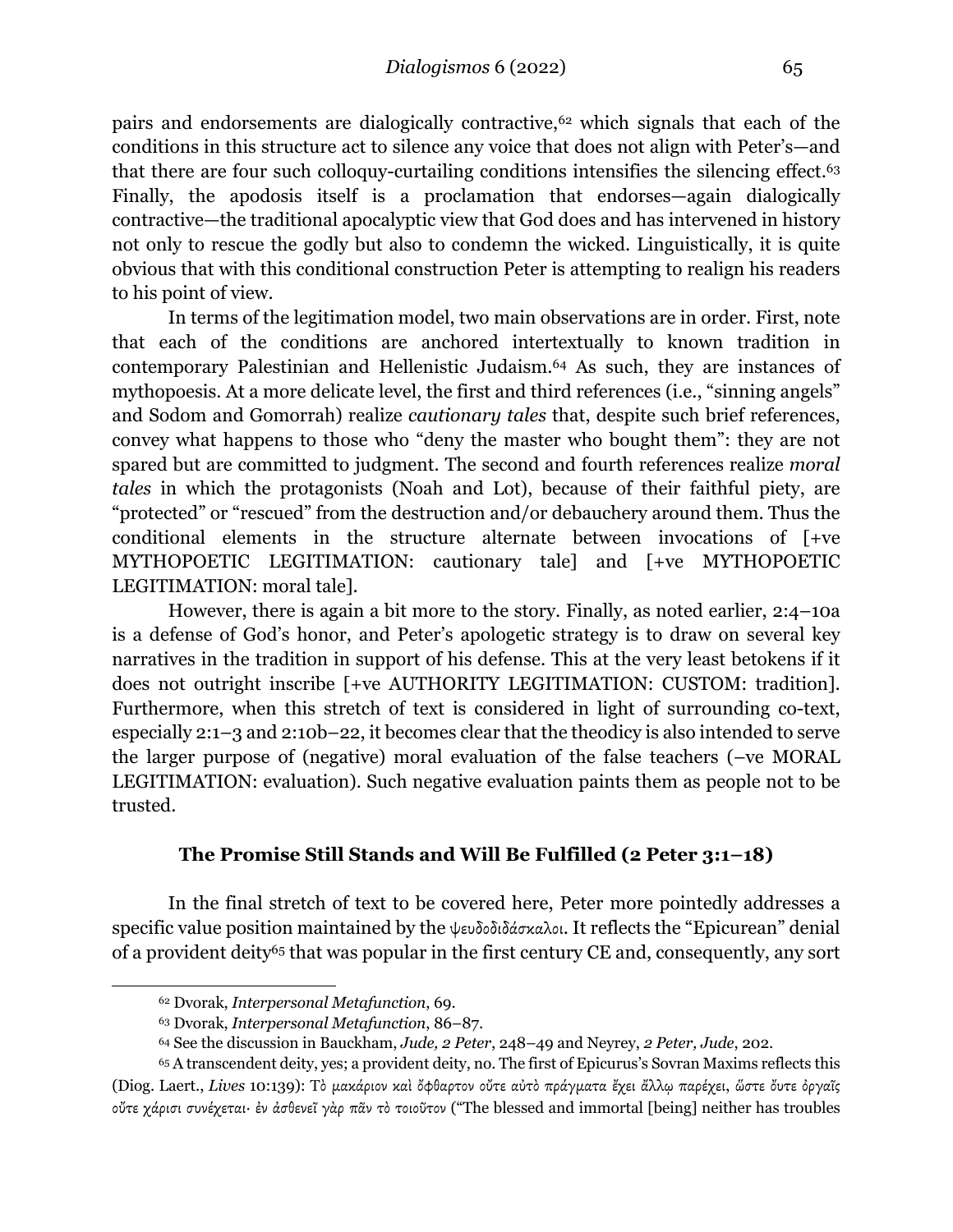of divine intervention and judgment.66 Peter brings this value position into the text by way of attribution,<sup>67</sup> placing it on the lips of the false teachers: "Where is the promise of his coming? For since the fathers died, everything continues in the same way from the beginning of creation" (v. 4).68 Peter clearly distances himself from their point of view by labeling its promoters as "mockers/scoffers" (ἐµπαῖκται) who operate in accordance with their own desires (κατὰ τὰς ἰδίας ἐπιθυµίας αὐτῶν πορευόµενοι) (v. 3). This last bit is significant. In an obvious counter-hegemonic move, Peter *de*legitimates the false teachers in regards to the personal authority they presume to possess and in so doing renders their claim vacuous. As noted above, personal authority is *vested* authority, granted to persons by a particular group or institution. However, Peter depicts the false teachers as operating *according to their own desires* rather than by the core values of the ἐκκλησία τοῦ Χριστοῦ.

Moreover, by labeling the false teachers as "mockers/scoffers," Peter further depicts them not only as placing their own agenda above that of Peter and other trusted leaders in the Jesus group but also as those who belittle or perhaps even "poke fun" at the traditional apocalyptic value held by followers of Jesus (–ve AUTHORITY LEGITIMATION: CUSTOM: tradition), viz. God is provident, and at his discretion and timing he will break into history to set things in the order he desires by making all things new (3:10–13).69 As if that is not enough, Peter adds an additional deligitimating strike, this time in regards to any expert status they may have presumed to possess (–ve AUTHORITY LEGITIMATION: AUTHORIZATION: COMMENDATION: expert), viz. "in maintaining this, *it escapes them* that . . ." (λανθάνει . . . αὐτοὺς τοῦτο θέλοντας ὅτι . . . ) (v. 5a). As understated as it may seem to modern Western readers, this would certainly have been seen as social sortie aimed at the false teachers, for it strongly suggests that they are and

nor causes trouble to another; accordingly, he is concerned with neither punishment nor favor, for every such thing [entails] weakness").

<sup>66</sup> See now Neyrey, *2 Peter, Jude*, 122–28; Bauckham, *Jude, 2 Peter*, 154–57. According to Neyrey (*2 Peter, Jude*, 123), Epicurus and his followers opposed the notion of a provident Deity on the basis of four arguments: (1) in terms of cosmology, the world was made not by a rational or divine power but as the result of chance interactions between elements; (2) in terms of freedom (a core value in Epicurus's thought), the notion of a providential God destroys freedom and moral self-determination; (3) in regards to unfulfilled prophecy, since the κόσµος comes about by chance, divination and foretelling are impossible; (4) as regards injustice, justice is delayed such that the just do not prosper, and the wicked are not punished. See Diog. Laert., *Lives* 10.93–114, 133, 135; Plutarch, *Def. orac.* 434D; Plutarch, *Sera*, 549B, 548C–D. I put quotation marks around "Epicurean" because, as Neyrey notes, Jewish and Greek sources alike demonstrate that as Epicurus's antitheodicy argument spread it became something of a "generalized popular statement" and was "no longer formally identified as 'Epicurean'" (Neyrey, *2 Peter, Jude*, 124; see 124–27 for discussion and examples).

<sup>67</sup> See Dvorak, *Interpersonal Metafunction*, 77–80.

<sup>68</sup> ποῦ ἐστιν ἡ ἐπαγγελία τῆς παρουσίας αὐτοῦ; ἀφ' ἧς γὰρ οἱ πατέρες ἐκοιµήθησαν, πάντα οὕτως διαµένει ἀπ' ἀρχῆς κτίσεως.

<sup>69</sup> On apocalypticism and apocalyptic worldview, see David E. Aune, Timothy J. Geddert, and Craig A. Evans, "Apocalypticism," in *Dictionary of New Testament Background*, ed. Craig A. Evans and Stanley E. Porter (Downers Grove: IVP, 2000), 45–58.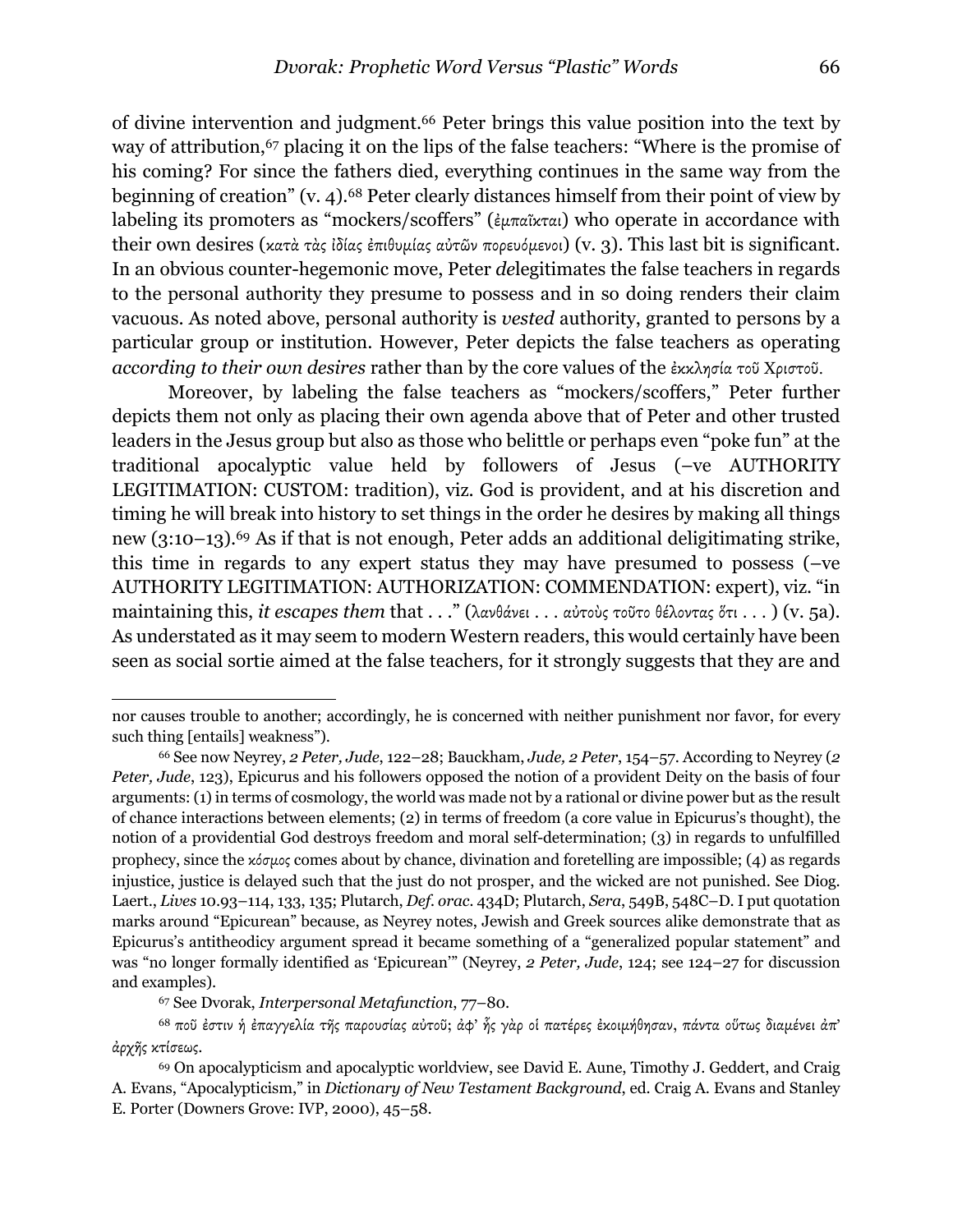remain ignorant<sup>70</sup>—the opposite of "wise," hence resulting in the loss of honor in their context.71 Peter connects their ignorance back to the claim that the false teachers operate on the basis of their own desires (note the lexical semantic connection between θέλοντας [v. 5] and έπιθυμίας [v. 3]—both terms of desideration).<sup>72</sup>

Peter justifies his riposte to this "Epicurean" antitheodicy with references to tradition (+ve AUTHORITY LEGITIMATION: AUTHORIZATION: CUSTOM: tradition) in the content clause (ὅτι κτλ.) where he fills out what has escaped the false teachers' notice. Elliott concisely sums up the intertextual references:

The dynamic word (v. 5) by which God created the heavens and earth (see Gen. 1:6–10) and controlled the water (v. 6) which eventually deluged an evil world (see Gen. 6:5—7:24, recalled in 2:5) is the same word (v. 7) by which the present heavens and earth are stored up for fire at the end of time and kept until the day of judgment and destruction.73 The imagery (water, fire), cosmic scope (heavens, earth, humans) and temporal perspective (end time resembles primordial time) is that of Jewish and Christian apocalyptic (teaching regarding God's final self-revelation). To refute the novel rationalism of the opponents, the author appeals to the venerable traditions in which the idea of God's coming among his creatures was first formulated.74

Peter additionally responds to the false teachers' "Epicurean" argument that the delay (βραδύνω, βραδύτης, v. 9) of any sort of divine intervention and punishment of the wicked must be taken as clear evidence against the providence of God.75 In yet another

<sup>70</sup> Cf. Kelly, *Epistles of Peter and Jude*, 357.

<sup>71</sup> Bruce J. Malina, "Honor and Shame," in *Handbook of Biblical Social Values*, 3rd ed., Matrix 10 (Eugene, OR: Cascade, 2016), 90: "Honor is associated with a value cluster that includes: strength, courage, daring, valor, generosity, and wisdom. Weakness, cowardice, and lack of generosity indicate lack of honor, hence are despised" (ignorance/lack of wisdom belongs on the despised list, too).

<sup>72</sup> Louw and Nida, 289–90 (domain 25). Even if Kelly (*Epistles of Peter and Jude*, 357) and Bauckham (*Jude, 2 Peter*, 297), who cites and follows Kelly, are correct to interpret θέλοντος as meaning something like "maintaining a value position contrary to the truth of the matter" (a meaning that Kelly supports with references to Epictetus, *Diss.* 1.19.12; Pausanias, *Descr. Graec.* 1.4.6; and Herodian, *Ab ex. d. Marci* 5.19.12), the sense of desideration is not lost. In fact, the crux of Peter's attack is that the false teachers maintain this particular value position on the basis of their desires. Thus, the semantic connection remains intact.

<sup>73</sup> See Neyrey, *2 Peter, Jude*, 233 regarding the similarity between Peter's perspective and Philo's theology as it relates to God's creative/dynamic and executive powers.

<sup>74</sup> Elliott, *I–II Peter/Jude*, 153. On p. 154, Elliott helpfully shows how Christian tradition and Peter specifically used the language once used by Jewish people to describe God's coming or "day of God/the Lord": (1) the entrance into the kingdom (1:11); (2) the dawning of light (1:19) as prefigured in the transfiguration (1:17–18); (3) the announcement of the coming (*kerygma* in Greek) through a herald (*keryx*, 2:5); (4) the day of judgment (2:9; 3:7) when the righteous would be vindicated and the ungodly destroyed (2:3, 4–9, 12, 17; 3:7, 9, 11); (5) the dissolution of the universe (3:7, 10, 12); and (6) the inauguration of new heavens and a new earth in which righteousness dwells (3:13).

<sup>75</sup> Cf. Neyrey (*2 Peter, Jude*, 239) who illustrates the contemporaneity and popularity of this notion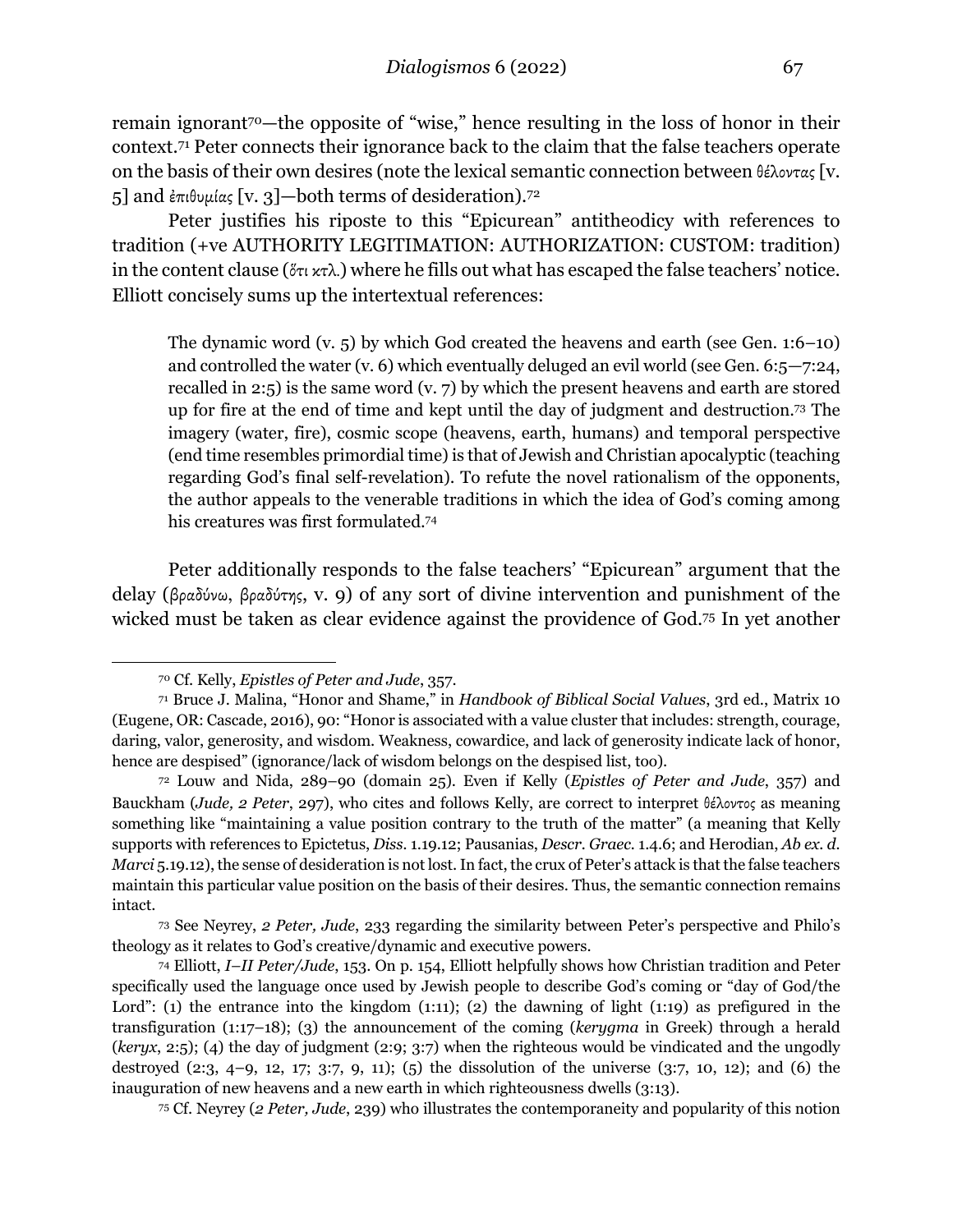deny-counter maneuver, Peter supplants this argument: "The Lord of the promise does *not* (οὐ) delay, as some think about the extended time; *rather* (ἀλλά) he extends patience to you, not wanting any to perish, but all to move on to repentance" (v. 9).76

It is likely that Peter has carefully chosen his words here. Both verbs βραδύνω and µακρουθµέω share the semantic domain "Duration of Time with Reference to Some Point of Time."77 This domain expresses the semantics of "extending time" with the implication of delaying or being slow.78 However, µακροθυµέω also realizes the semantics of "Patience, Endurance, Perseverance" and has to do with exhibiting the attitude of patience/forbearance.79 This attitude, when exhibited by humans, is essentially the attitude of resignation, i.e., acknowledging God's ultimate authority and power and trusting ("waiting in/for") that God will judge, vindicate, punish, or reward.80 When attributed to God, patience refers to his compassion, generosity, and generativity, albeit frequently portrayed as a limited tolerance for rebellion.81 Thus, God's patience may be thought of as his gracious extension of time—however long that extension may turn out to be (that is his prerogative)—so as to allow opportunity for rebellious persons to repent and submit to his authority (cf. 3:15). The characterization of God that Peter presents is connected intertextually to the tradition regarding YHWH's self-disclosure (Exodus 34:6–7 NRSV; cf. Psalm 78:38; Sir. 2:11):82

The LORD, the LORD, a God merciful and gracious, slow to anger, and abounding in steadfast love and faithfulness, keeping steadfast love for the thousandth generation, forgiving iniquity and transgression and sin, yet by no means clearing the guilty, but visiting the iniquity of the parents upon the children and the children's children, to the third and the fourth generation.

through quotations of the characters in Plutarch's *On the Delays of the Divine Vengeance*: "The delay [βραδυτής] and procrastination of the Deity in punishing the wicked appears to me the most telling argument by far" (*Mor.* 548C); "[the Deity's] slowness destroys belief in providence" (*Mor.* 549B).

<sup>76</sup> οὐ βραδύνει κύριος τῆς ἐπαγγελίας, ὥς τινες βραδύτητα ἡγοῦνται, ἀλλὰ µακροθυµεῖ εἰς ὑµᾶς µὴ βουλόµενός τινας ἀπολέσθαι ἀλλὰ πάντας εἰς µετάνοιαν χωρῆσαι. Contra OpenText.org, I take κύριος τῆς ἐπαγγελίας as a single word group in which κύριος is the head term of which τῆς ἐπαγγελίας is a qualifier. The "Lord of the promise" functions as the subject of the intransitive verb βραδύνει ("he/she delays"). See Bauckham, *Jude, 2 Peter*, 306–10 for discussion regarding whether and to what extent this text quotes or alludes to Psalm 90:4 and whether or not "day" (ἡµέρα) means "1000 years"; see also Reese, *2 Peter & Jude*, 167–69; Neyrey, *2 Peter, Jude*, 238.

<sup>77</sup> Louw and Nida, 1.645.

<sup>78</sup> Louw and Nida, 1.646. Remember that positive or negative attitude toward the extension of time or slowness must be determined contextually, which Peter acknowledges in his comment "as some consider delay/slowness/extensions of time" (v. 9).

<sup>79</sup> Louw and Nida, 1.307–8.

<sup>80</sup> See Mark McVann, "Patience," in *Handbook of Biblical Social Values*, 3rd ed., Matrix 10 (Eugene, OR: Cascade, 2016), 130.

<sup>81</sup> McVann, "Patience," 130.

<sup>82</sup> Reese, *2 Peter & Jude*, 169; Bauckham, *Jude, 2 Peter*, 312; Neyrey, *2 Peter, Jude*, 241–42.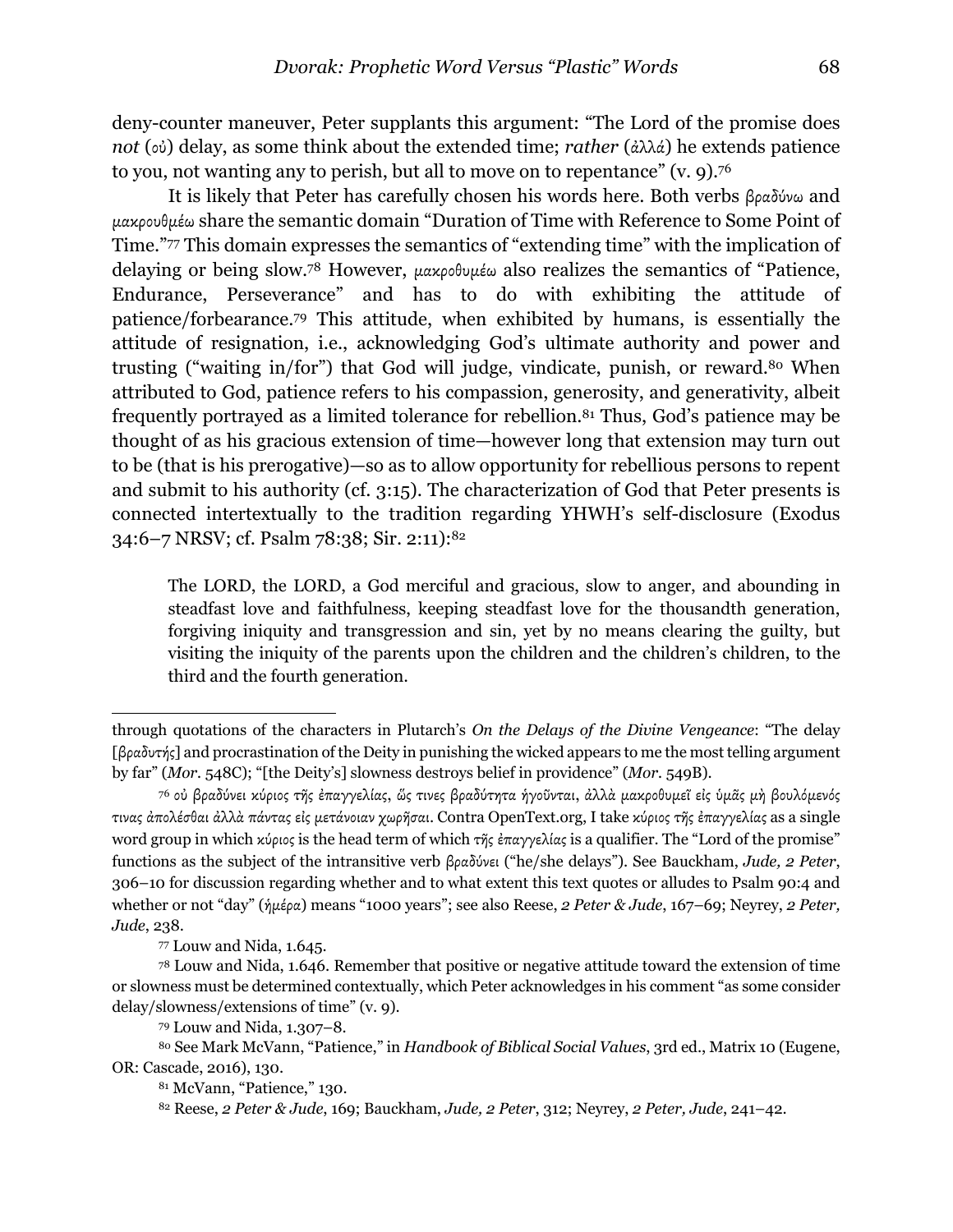Here, then, is another realization of  $\lceil +ve \rceil$  AUTHORITY LEGITIMATION: AUTHORIZATION: CUSTOM: tradition].

For Peter, as Elliott notes, "the coming day of the Lord and the cosmic dissolution it entails has present moral implications."83 These implications become more explicit in 3:10–18, as indicated by the rather sudden appearance of verbs in the imperative mood.84 A clearer and more prominent signal of these moral implications comes at 3:11–12, which also serves as an excellent illustration of Peter's discursive hegemonic efforts: "Given that all these things [will] be destroyed in this manner, for you to be the sort [of persons who are] on holy and godly paths of living, [who are] eagerly awaiting and hastening the coming of the day of God—on account of which [coming] the skies, being burned up, will dissolve and the elements, being burned, will melt—is necessary."85 At the risk of being excessively technical (and loquacious), there are two linguistic elements in these four clauses that are worthy of note because they make prominent the point that Peter is making.

First, the clause complex begins with a so-called genitive absolute (τούτων οὕτως πάντων λυοµένων). Genitive absolutes—or, better, genitive constructions—function "to draw the reader's attention to certain background information with more prominence than other circumstantial participles do."86 Some grammarians claim that genitive constructions function as a "switch reference," indicating a transition from one topic (or scene) to another;<sup>87</sup> others assert that they simply fulfill the same function as circumstantial participles.88 Although genitive constructions do tend to occur at "hinge points" in discourse and although they do to some extent overlap in function with circumstantial participles, they achieve a semantic purpose greater than merely changing topics/scenes or simply providing the details of attendant circumstances. As Dow cogently argues, "The information in the [genitive construction] acts as an essential frame in which to interpret the information of the main clause, or of an even larger discourse,"89 and this is precisely the case here. With the genitive construction, Peter summarizes into a salient point what he has just described in regards to the forthcoming cosmic

<sup>83</sup> Elliott, "I–II Peter/Jude," 155.

<sup>84</sup> There are two imperatives in chapter 1 (1:5, 10); there are five imperative forms in chapter 3 (3:8, 14, 15, 17, 18).

<sup>85</sup> Τούτων οὕτως πάντων λυομένων ποταποὺς δεϊ υπάρχειν υμᾶς ἐν ἀγίαις ἀναστροφαῖς καὶ εὐσεβείαις προσδοκῶντας καὶ σπεύδοντας τὴν παρουσίαν τῆς τοῦ θεοῦ ἡµέρας δι' ἣν οὐρανοὶ πυρούµενοι λυθήσονται καὶ στοιχεῖα καυσούµενα τήκεται.

<sup>86</sup> Lois K. Fuller Dow, "The 'Genitive Absolute' in New Testament/Hellenistic Greek: A Proposal for Clearer Understanding," *JGRChJ* 3 (2006): 142–67.

<sup>87</sup> E.g., David L. Mathewson and Elodie Ballantine Emig, *Intermediate Greek Grammar: Syntax for Students of the New Testament* (Grand Rapids: Baker, 2016), 221.

<sup>88</sup> E.g., James A. Brooks and Carlton L. Winbery, *Syntax of New Testament Greek* (Washington: University Press of America, 1979), 137.

<sup>89</sup> Dow, "Genitive Absolute," 151.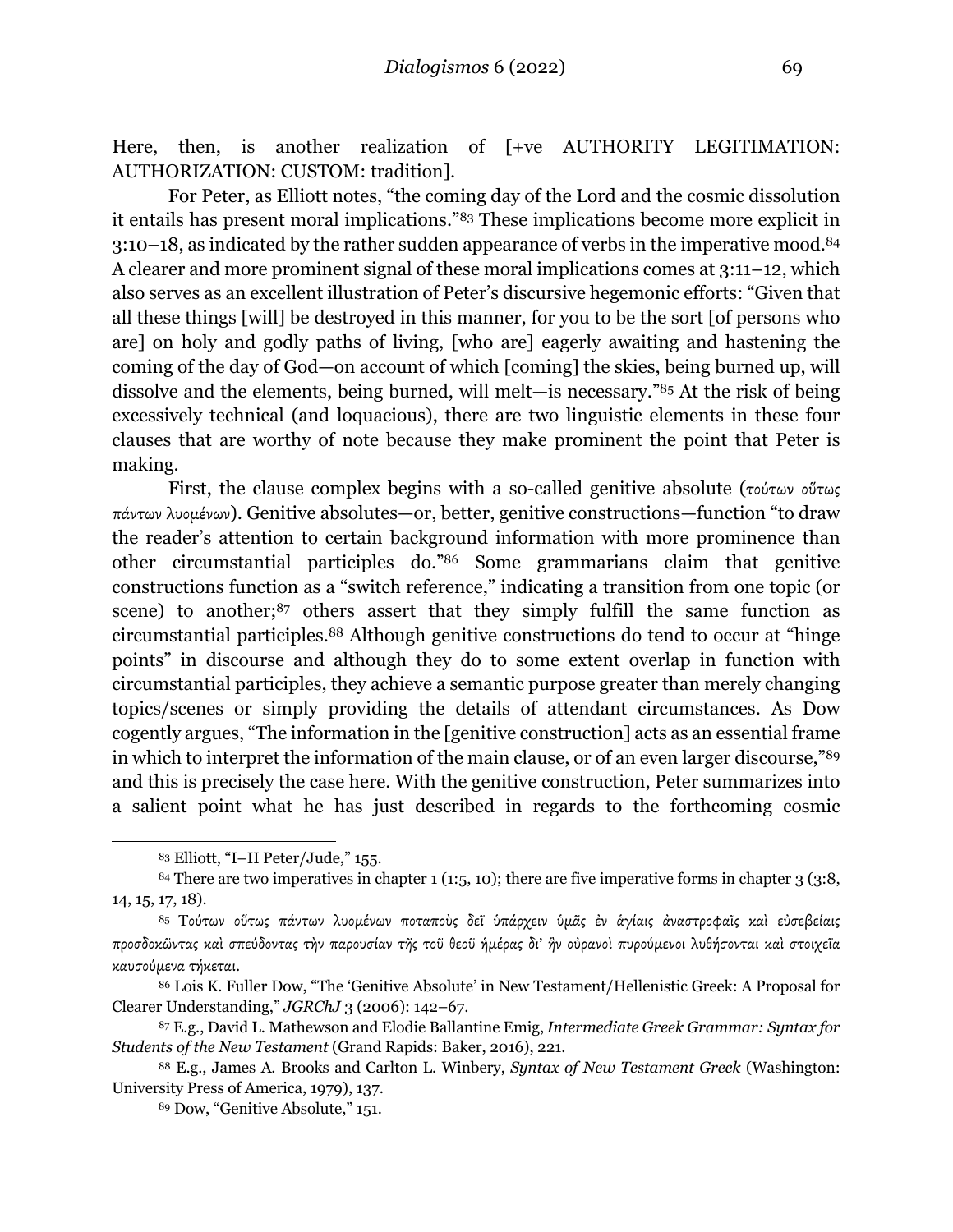conflagration, transforming it into a prominent frame of reference—information to be taken as a "given"—that he expects his readers to invoke as motivation for conducting their lives in a manner befitting followers of Jesus. Rhetorically, it sets the stage for the value position he is about to assert, and, along with the repeated reference to the dissolution of the skies and the melting of the elements at the end of verse 12, it helps to imbue this moment in the colloquy with an amplified sense of seriousness and urgency. For this reason, it is probably best to render the construction as above: "*Given that* all these things [will] be destroyed . . ."90

The second linguistic characteristic worth noting pertains to the somewhat obfuscated syntax of the primary clause in this complex (i.e., the second clause in the complex).91 Several things make this clause interesting: it opens with a qualitative interrogative pronoun (ποταπούς), but the clause is not a question (contra NRSV, NET); the main verb is the impersonal δεῖ ("it is necessary"); and the subject of the impersonal verb is a rankshifted/embedded infinitival clause. Further, the nuance of the prepositional phrase ἐν ἁγίαις ἀναστροφαῖς καὶ εὐσεβείαις ("in holy and godly ways of living") is a bit tricky to pin down. To begin with, the impersonal verb δεῖ is typically followed by an infinitive (or infinitival clause, as here); however, regardless of word order, the infinitive (clause) often functions as the subject of the verb.92 That is the case here; what "is necessary" (δεῖ) is for "you" (ὑµᾶς, i.e., the readers) "to be" (ὑπάρχειν) "what sort [of persons]" (ποταπούς). Here we see that the interrogative qualitative pronoun in this instance functions more like its cousin ὁποῖος, the qualitative relative pronoun ("such").93 The prepositional phrase ("in holy and godly ways of living") is probably best read in its basic or local sense ("in, in the realm of, on"). Mathewson and Emig note that when ἐν takes a plural object (as here), it conveys the notion "within" or "among."94 Given Peter's use of the common metaphor of a way/path for living/conduct/behavior (ἀναστροφή, "way[s]/path[s] of living, trajectory[ies] of life"), "on" is an appropriate rendering of ἐν. Such living is then defined as "holy" (ἁγίαις) and "godly/pious" (εὐσεβείαις).

All of this is significant because it demonstrates the prominence or emphatic nature of Peter's message in this clause complex. For Peter, it is important that his readers

<sup>90</sup> Please note the intentional avoidance of both temporal ("when, while") and causal ("since, because") interpretations of the genitive absolute, which better reflects the framing function it is intended to serve.

<sup>91</sup> The entire clause complex runs the whole length of vv. 11–12 and consists of four ranking clauses (i.e., standalone as opposed to embedded): (1) the genitive construction (τοῦτων . . . λυομένων), which is semantically dependent (but not grammatically connected, hence "absolute") upon clause 2; (2) a primary clause (ποταποὺς . . . ἡµέρας), which itself is made up of one predicator and three rankshifted/embedded clauses; (3) a relative clause (δι᾽ ἥν . . . λυθήσονται), which is dependent upon clause 2; and (4) one last clause (καὶ . . . τήκεται) that is paratactically related to and extends clause 3 (together they enhance clause 2).

<sup>92</sup> Mathewson and Emig, *Intermediate Greek Grammar*, 195. An example in English might be, "To drink coffee is necessary."

<sup>93</sup> See Porter, *Idioms*, 134.

<sup>94</sup> Mathewson and Emig, *Intermediate Greek Grammar*, 101.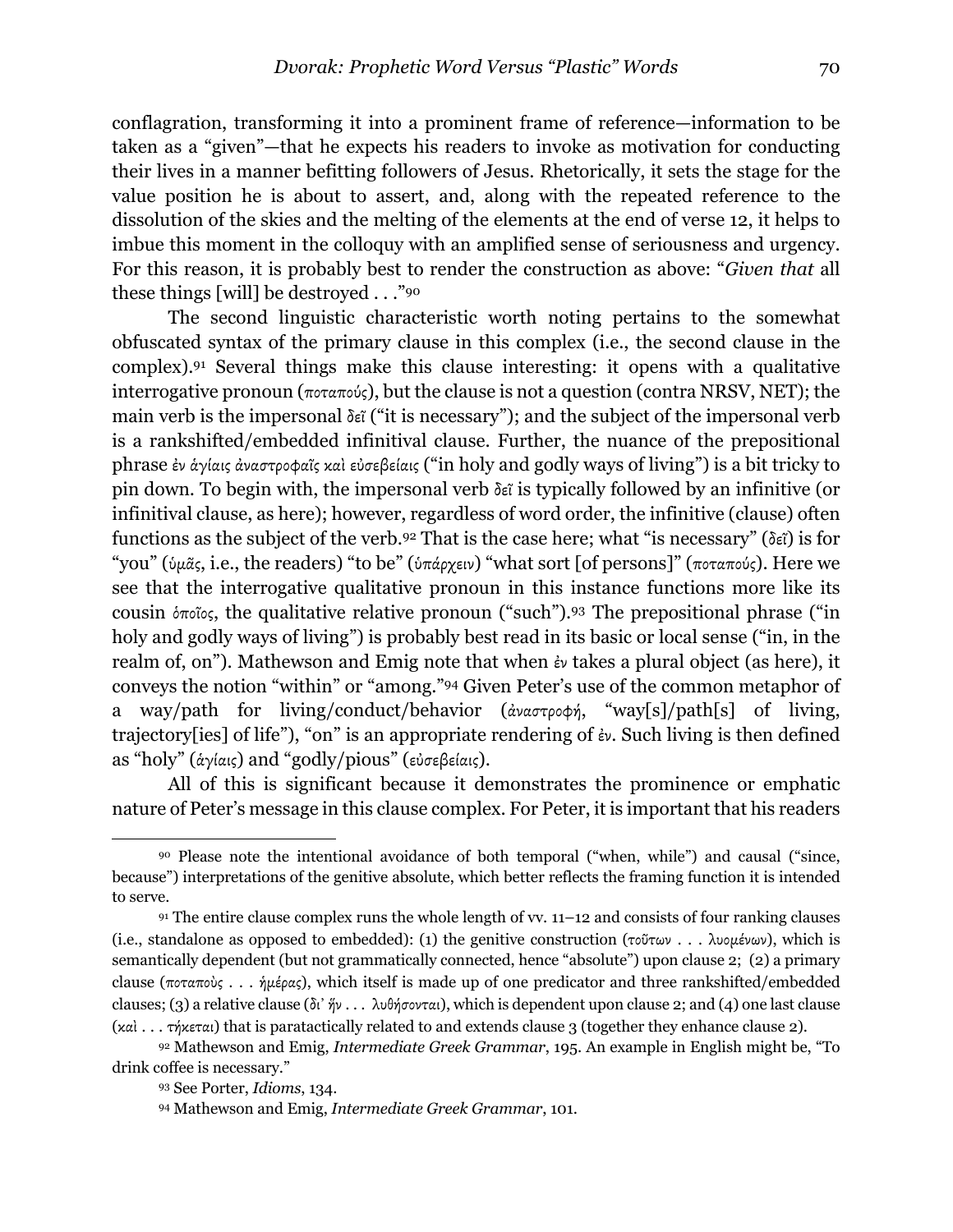understand that what God will do when—not if—he appears again should, indeed, have a direct impact on the kind of lives they live as followers of Jesus. Here Peter makes a connection between "what will be" and "must"—what will happen when God breaks into history again and how the readers must respond to it now.95 He draws upon his expert understanding of tradition and his knowledge of the character of God to justify his value position. He knows how God has acted in the past, and he trusts that God will act similarly again, since his character has not changed. Thus, the legitimation strategy here is [+ve RATIONAL LEGITIMATION: THEORETICAL: prediction + scientific].

#### **Conclusion**

In conclusion, it must be said that the above claims regarding Peter's legitimation strategies are tentative and must be subjected to further research and testing. One area that needs much greater attention, for example, is to work out in much greater detail and specificity the various grammatical and syntactical realizations in Greek that indicate (probabilistically not deterministically) the kind(s) of legitimation strategies that are instantiated. Further, as van Leeuwen points out, "a decontextualized study of legitimation is not possible";96 thus, much more work remains to be done by socialscientific critics (including cultural anthropologists, social-psychologists, and especially sociolinguists) in building a model of legitimation theory that is consonant with the sociocultural world of the New Testament.

Nevertheless, what even the cursory work offered above makes apparent is that Peter relies heavily upon the Jesus tradition for his justifications. Further, although he defends himself and his own teaching within the Jesus tradition, he appears to be much more concerned to base his justifications on the very character of God, such as his faithfulness and patient compassion.

<sup>95</sup> Cf. Fairclough, *Analysing Discourse*, 99.

<sup>96</sup> Van Leeuwen, "Legitimation," 92.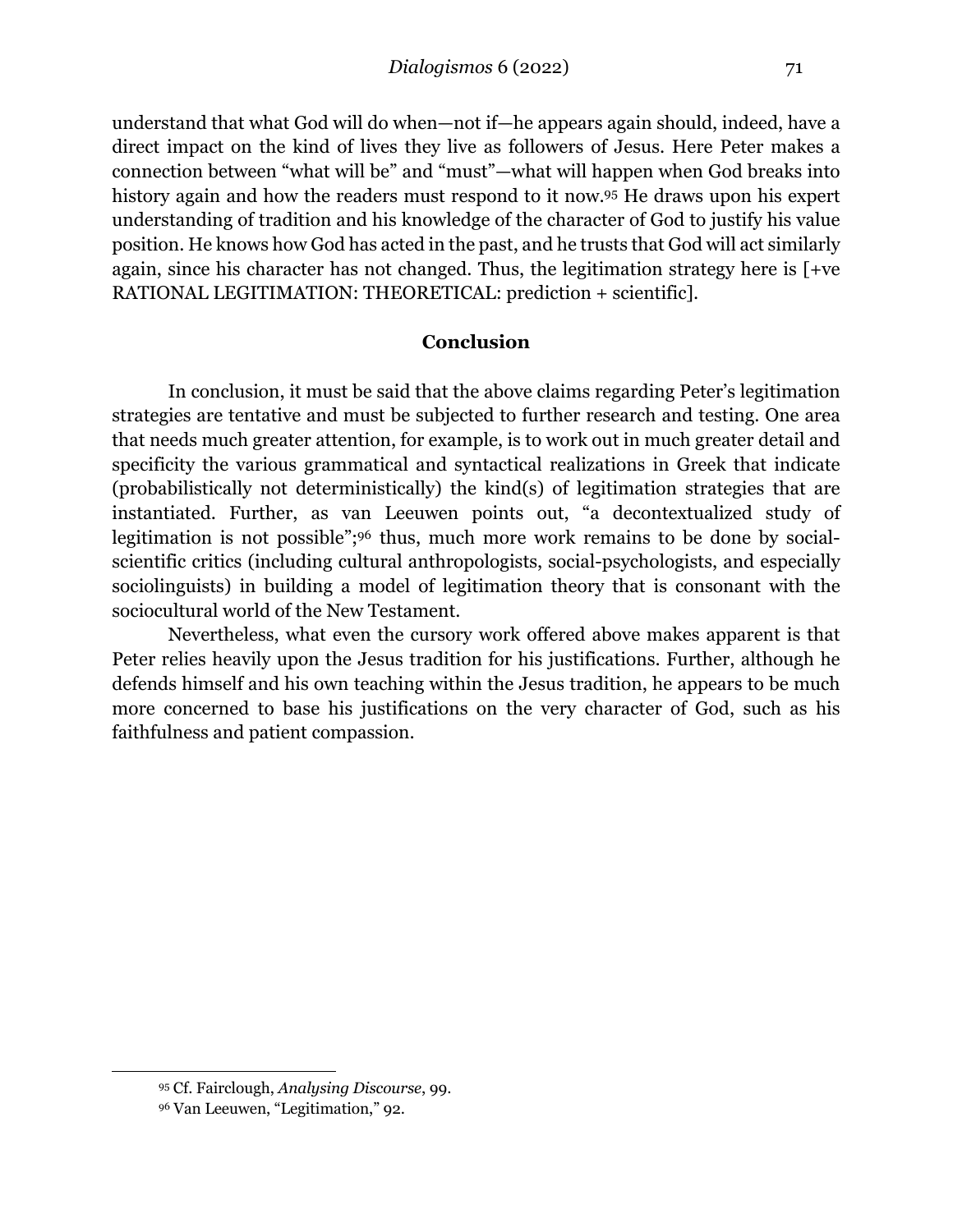### **Bibliography**

- Aune, David E., Timothy J. Geddert, and Craig A. Evans. "Apocalypticism." In *Dictionary of New Testament Background*, edited by Craig A. Evans and Stanley E. Porter, 45–58. Downers Grove: IVP, 2000.
- Bakhtin, M. M. "Discourse in the Novel." In *The Dialogic Imagination: Four Essays by M. M. Bakhtin*. Edited by Michael Holquist. Translated by Caryl Emerson and Michael Holquist. University of Texas Press Slavic Series 1. Austin: University of Texas, 1981.
- ———. "The Problem of Speech Genres." In *Speech Genres & Other Late Essays*. Edited by Caryl Emerson and Michael Holquist. Translated by Vern W. McGee. University of Texas Press Slavic Series 8. Austin: University of Texas, 1986.
- Bauckham, Richard J. "2 Peter." In *Dictionary of the Later New Testament & Its Development*, 923–27. Downers Grove: IVP, 1997.
- ———. *2 Peter, Jude*. Word Biblical Commentary 50. Waco: Word, 1983.
- Berger, Peter L., and Thomas Luckmann. *The Social Construction of Reality: A Treatise in the Sociology of Knowledge*. New York: Anchor, 1967.
- Brooks, James A., and Carlton L. Winbery. *Syntax of New Testament Greek*. Washington: University Press of America, 1979.
- Dawson, Zachary K. "The Rules of 'Engagement': Assessing the Function of the Diatribe in James 2:14–26 Using Critical Discourse Analysis." In *The Epistle of James: Linguistic Exegesis of an Early Christian Letter*, edited by James D. Dvorak and Zachary K. Dawson, 155–95. Linguistic Exegesis of the New Testament 1. Hamilton, ON: McMaster Divinity College Press; Eugene, OR: Pickwick, 2019.
- deSilva, David A. *An Introduction to the New Testament: Contexts, Methods, and Ministry Formation*. Downers Grove: IVP, 2021.
- Dow, Lois K. Fuller. "The 'Genitive Absolute' in New Testament/Hellenistic Greek: A Proposal for Clearer Understanding." *Journal of Greco-Roman Christianity and Judaism* 3 (2006): 142–67.
- Dvorak, James D. *The Interpersonal Metafunction in 1 Corinthians 1–4: The Tenor of Toughness*. Linguistic Biblical Studies 19. Leiden: Brill, 2021.
- ———. "The Linguistics of Social Identity Formation." *Filología Neotestamentaria* 33  $(2020): 9-35.$
- ———. "Ask and Ye Shall Shall Position the Readers: James's Use of Questions to (Re-)Align His Readers." In *The Epistle of James: Linguistic Exegesis of an Early Christian Letter*, edited by James D. Dvorak and Zachary K. Dawson, 196–245. Linguistic Exegesis of the New Testament 1. Hamilton, ON: McMaster Divinity College Press; Eugene, OR: Pickwick, 2019.
- ———. "To Incline Another's Heart: The Role of Attitude in Reader Positioning." In *The Language and Literature of the New Testament: Essays in Honor of Stanley E. Porter's 60th Birthday*, edited by Lois K. Fuller Dow, Craig A. Evans, and Andrew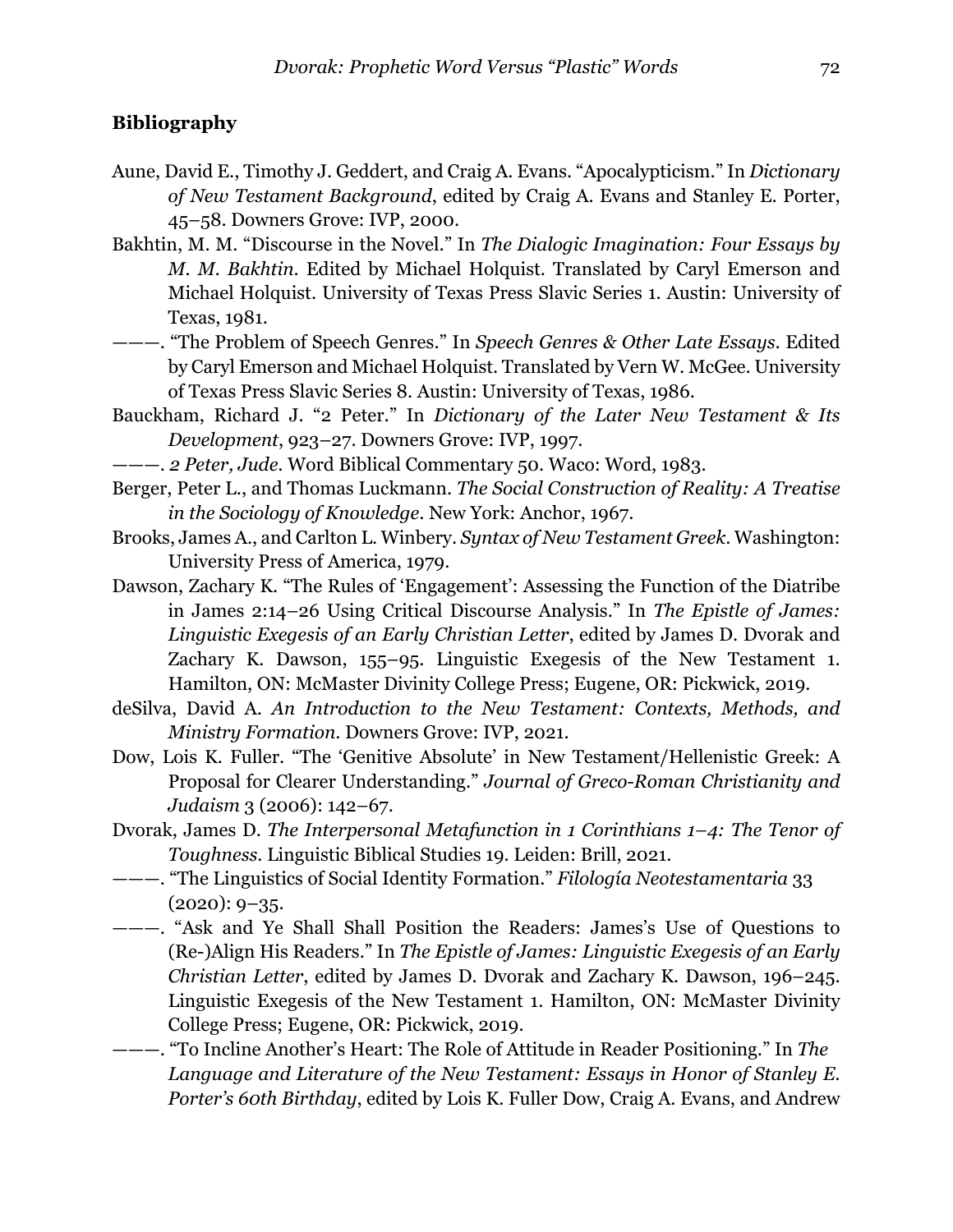W. Pitts, 599–624. Biblical Interpretation Series 150. Leiden: Brill, 2017.

- ———. "'Prodding with Prosody': Persuasion and Social Influence through the Lens of Appraisal Theory." *Biblical and Ancient Greek Linguistics* (2015): 85–120.
- ———. "John H. Elliott's Social-Scientific Criticism." *Trinity Journal* 28 (2007): 251–78.
- Elliott, John H. *What is Social-Scientific Criticism?* Guides to Biblical Studies New Testament Series. Minneapolis: Fortress, 1993.
- ———. "I–II Peter/Jude." In R. A. Martin and John H. Elliott, *James, I–II Peter/Jude*, 55–185. Augsburg Commentary on the New Testament. Minneapolis: Augsburg, 1982.
- Fairclough, Norman. *Analysing Discourse: Textual Analysis for Social Research*. London: Routledge, 2003.
- Green, Gene L. *Jude & 2 Peter*. Baker Exegetical Commentary on the New Testament. Grand Rapids: Baker, 2008.
- Hodge, Robert, and Gunther Kress. *Social Semiotics*. Ithaca, NY: Cornell University Press, 1988.
- James, E. O. "The Nature and Function of Myth." *Folklore* 68 (1957): 474–82.
- Kelly, J. N. D. *The Epistles of Peter and Jude*. Harper's New Testament Commentaries. New York: Harper and Row, 1969.
- Louw, J. P., and E. A. Nida. *Greek-English Lexicon of the New Testament Based on Semantic Domains*. 2nd ed. 2 vols. New York: United Bible Societies, 1989.
- Malina, Bruce J. "Honor and Shame." In *Handbook of Biblical Social Values*, edited by John J. Pilch and Bruce J. Malina, 89–96. Matrix 10. Eugene, OR: Cascade, 2016.
- ———. *Christian Origins and Cultural Anthropology: Practical Models for Biblical Interpretation*. 1986. Reprint, Eugene, OR: Wipf and Stock, 2010.
- ———. "Collectivism in Mediterranean Culture." In *Understanding the Social World of the New Testament*. Edited by Dietmar Neufeld and Richard E. DeMaris, 17–28. London: Routledge, 2010.
- ———. *The New Testament World: Insights from Cultural Anthropology*. 3rd ed. Louisville: Westminster John Knox, 2001.
- Malina, Bruce J., and Jerome H. Neyrey. "Conflict in Luke-Acts: Labelling and Deviance Theory." In *The Social World of Luke-Acts: Models for Interpretation*. Edited by Jerome H. Neyrey. Peabody: Hendrickson, 1991.
- Malina, Bruce J., and John J. Pilch. *Social-Science Commentary on the Book of Acts*. Minneapolis: Fortress, 2008.
- Martin, J. R. "Reading Positions/Positioning Readers: Judgment in English." *Prospect* 10  $(1995): 27-37.$
- Martin, J. R., and P. R. R. White. *The Language of Evaluation: Appraisal in English*. New York: Palgrave Macmillan, 2005.
- Mathewson, David L., and Elodie Ballantine Emig. *Intermediate Greek Grammar: Syntax for Students of the New Testament*. Grand Rapids: Baker, 2016.
- McVann, Mark. "Patience." In *Handbook of Biblical Social Values*, edited by John J. Pilch